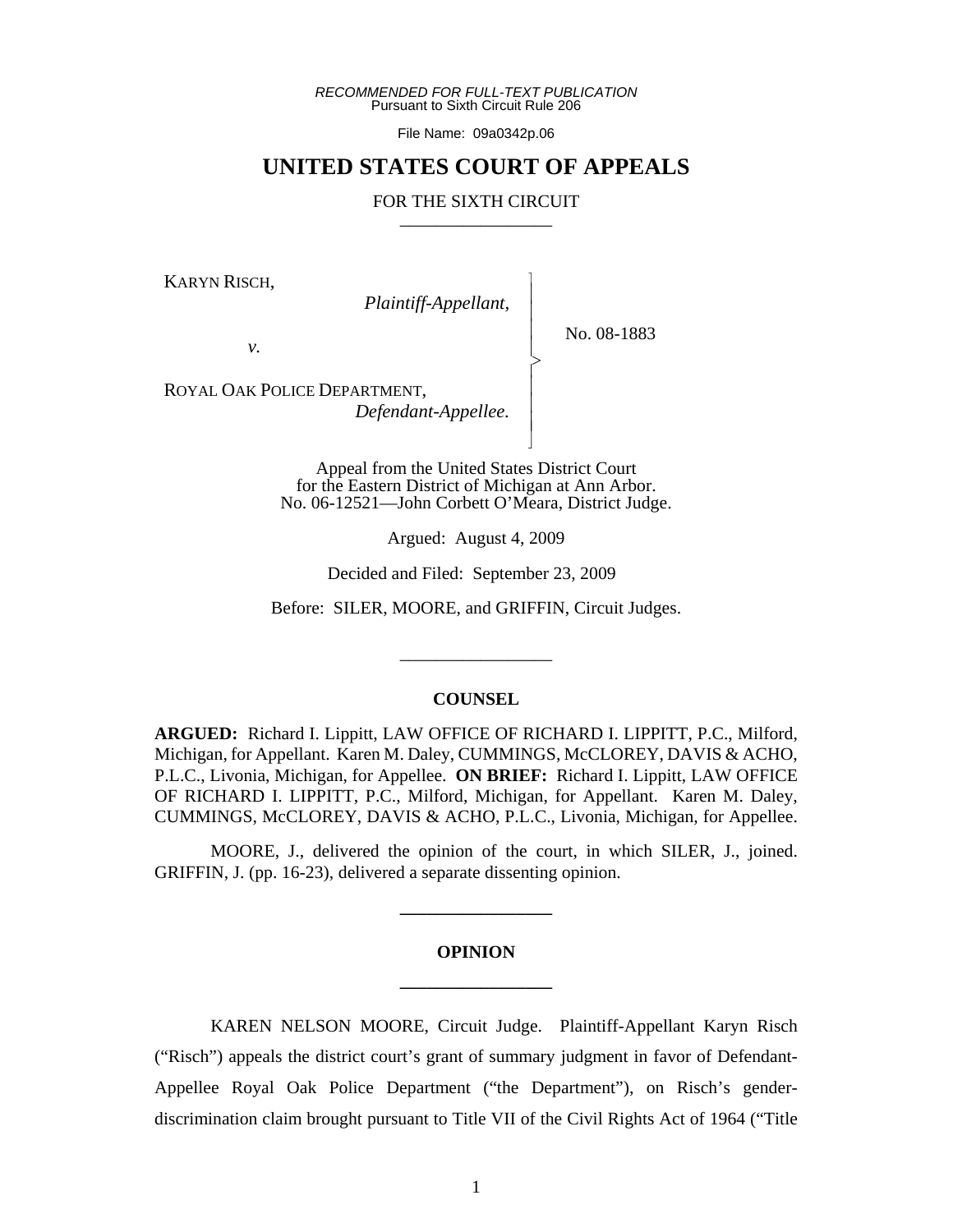VII"), 42 U.S.C. §§ 2000e *et seq.* In 2005, Risch, a uniformed patrol officer and seventeenyear veteran of the Department, was passed over for a promotion to the position of detective in favor of two male applicants who had lower scores than Risch under the promotion system used by the Department. The district court found that Risch had failed to raise a genuine issue of fact concerning whether the Department's proffered reason for not promoting Risch was a pretext for gender discrimination. Because Risch had arguably superior qualifications than the two successful applicants and has produced other probative evidence of gender discrimination, we **REVERSE** the district court's grant of summary judgment to the Department on Risch's gender-discrimination claim and **REMAND** for further proceedings.

### **I. BACKGROUND**

Risch is a uniformed patrol officer who has been employed by the Department for seventeen years. On several occasions between 2001 and 2005, Risch applied for a promotion within the Department and was passed over by Police Chief Theodore Quisenberry ("Quisenberry") in favor of male candidates who had received lower scores under the civil-service-promotion system used by the Department.**<sup>1</sup>** Under that system, a candidate for promotion in the Department must first score 70% or higher on a written examination. Candidates who meet that minimum requirement are then given an overall numerical score based upon a weighted scale: 70% for written examinations, 20% for performance reviews conducted by the Department, and 10% for seniority. Once each candidate is given a numerical score, the City of Royal Oaks Civil Service Board creates a ranked list of candidates that is presented to the Police Chief. Pursuant to the city's civil-service ordinance, the Police Chief must fill each vacancy by choosing one of the top three scorers on the promotion list. When there is more than one vacancy, the number of eligible candidates who may be chosen by the Police Chief increases by one for each additional vacancy. Thus, when there are two vacancies, the Police Chief may choose from among the top four scorers on the promotion list to fill those vacancies. Promotion lists generally remain valid for one year but may be extended for an additional six months upon a request by the Police Chief.

**<sup>1</sup>** Quisenberry began his tenure as Police Chief on January 3, 2001, having previously served as Deputy Chief of the Southfield Police Department in Southfield, Michigan.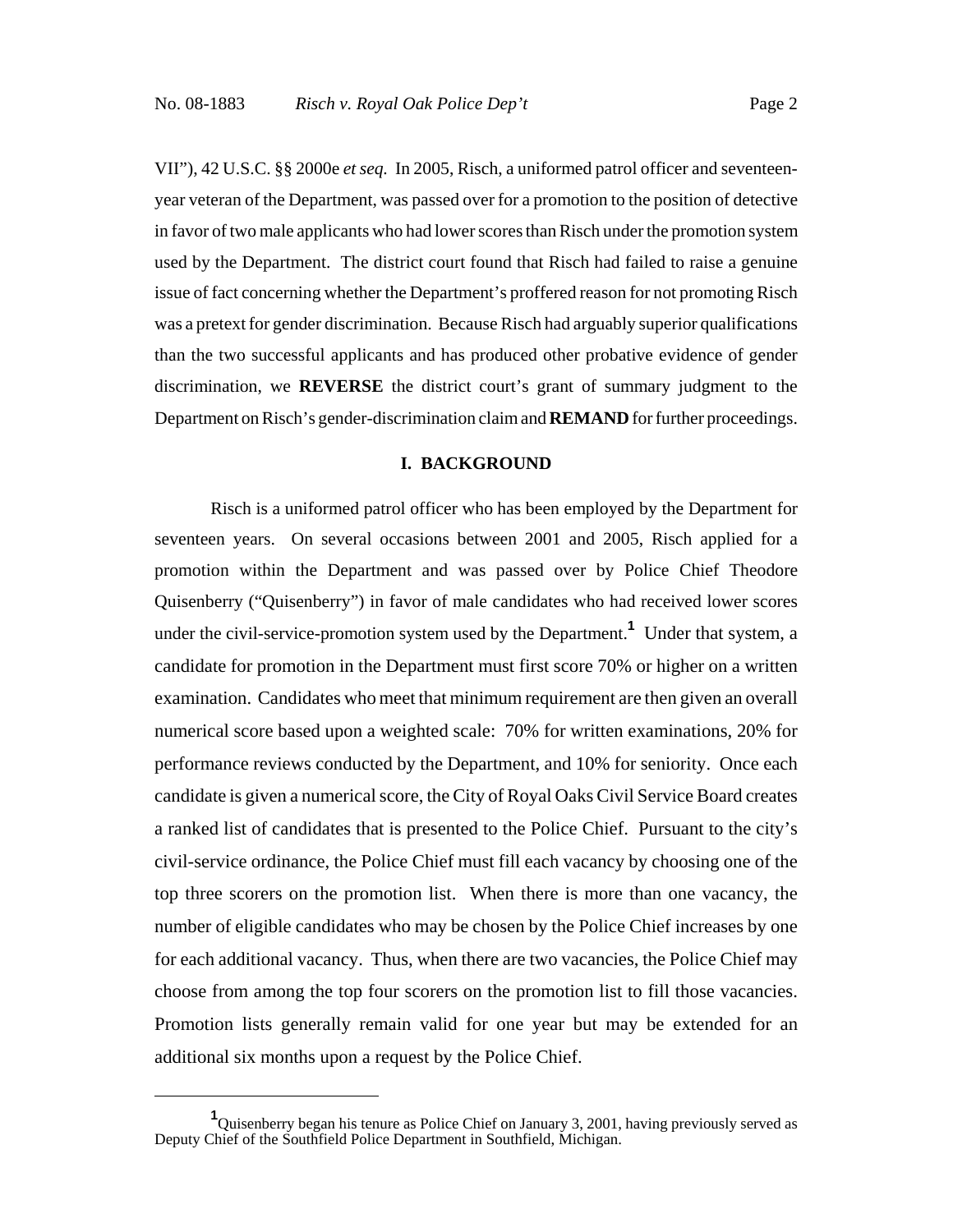In June 2002, Risch was ranked second on a promotion list for detective, but Quisenberry chose a male candidate who was ranked third, Donald Swiatkowski. In January 2003, Risch was again ranked second on a promotion list—this time for the position of sergeant. This list was effective from January 30, 2003, through January 30, 2004, and included four other candidates, all of whom were male. Quisenberry filled three vacancies during this period, again passing over Risch in favor of male candidates. In August 2003, Quisenberry promoted Gordon Young, the first-ranked candidate, and in January 2004, Quisenberry promoted Thomas Goad and David Clemens, the thirdand fourth-ranked candidates respectively, whose lower test scores and fewer years of service resulted in lower total scores than Risch.

Finally, Risch was ranked third on a promotion list for the position of detective that was effective from March 4, 2004, through September 4, 2005.**<sup>2</sup>** Quisenberry filled three vacancies during this period, but once again passed over Risch in favor of male candidates. In June 2005, Quisenberry promoted Perry Edgell and Michael Moore ("Moore"), the second- and fourth-ranked candidates respectively, and in August 2005 Quisenberry promoted Keith Spencer ("Spencer"), the fifth-ranked candidate. Although Risch's exam and performance-evaluation scores were slightly lower than those of Moore and Spencer, Risch's significantly greater seniority gave her a total score of 81.72, putting her ahead of both Moore (81.47) and Spencer (81.24). Quisenberry explained in an affidavit that he decided which candidates to promote to the position of detective in 2005 based upon "service and performance as demonstrated by their performance evaluations, test scores, initiative and leadership qualities." Record on Appeal ("ROA") at 133 (Quisenberry Aff. at 2). According to Quisenberry, "Risch was not selected for promotion because the other officers in the eligibility list had better test scores, better performance evaluations and demonstrated more initiative and leadership qualities." *Id.* Notably absent from the list of factors that Quisenberry says he

<sup>&</sup>lt;sup>2</sup>As Risch concedes, she may recover only for the alleged discriminatory acts committed by the Department in 2005. The district court dismissed Risch's claims concerning acts that occurred in 2002, 2003, and 2004 because the applicable limitations provision of Title VII bars recovery for employment discrimination that occurred more than 300 days before Risch filed an EEOC charge. *See* 42 U.S.C. § 2000e-5(e)(1). Because Risch did not file an EEOC charge until October 20, 2005, she cannot recover for the alleged discriminatory acts in 2002, 2003, and 2004.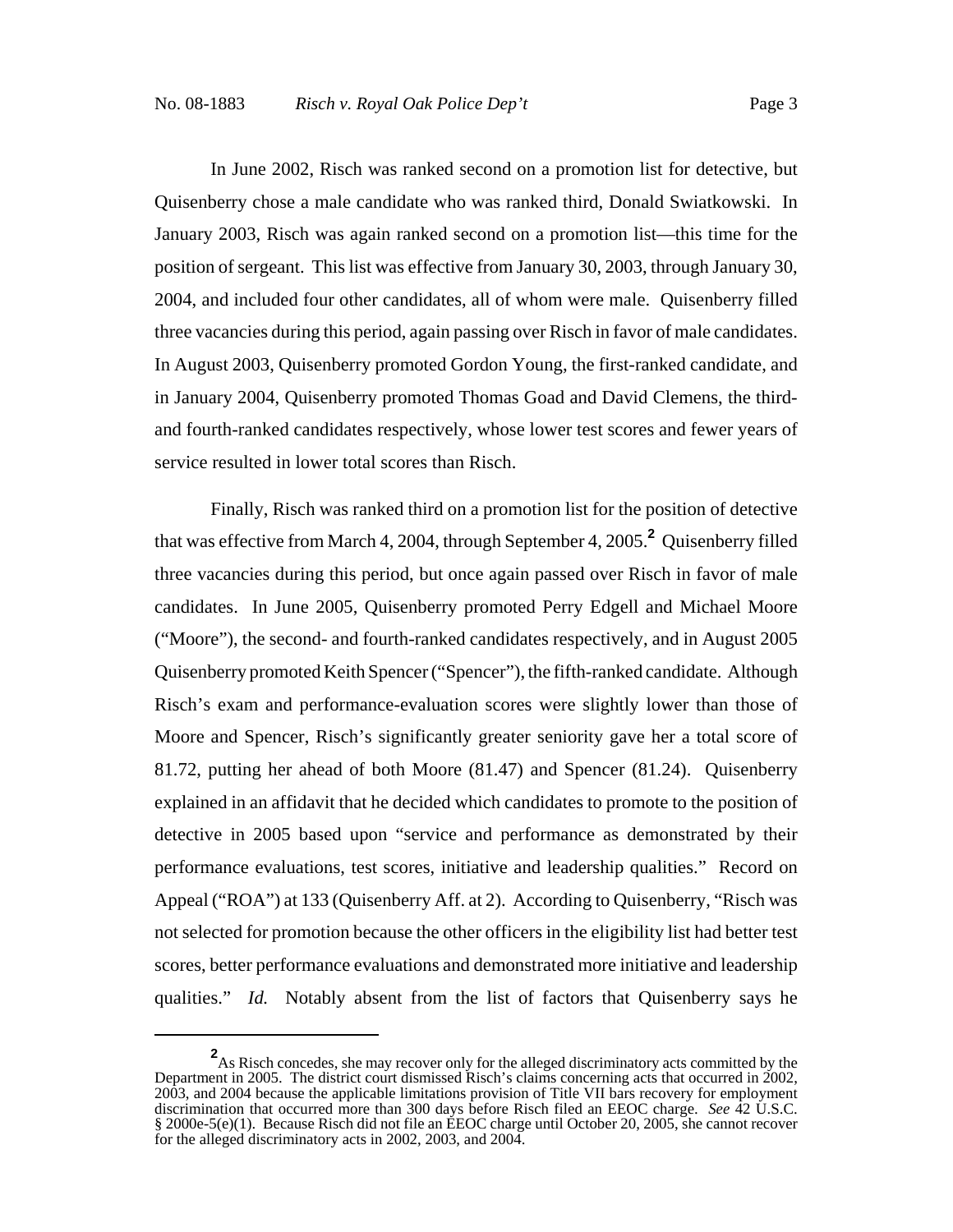considered is seniority—the criterion that lifted the overall score of seventeen-yearveteran Risch over Moore and Spencer.

The 2004-2005 promotion list reflected that Risch had received slightly lower scores than Moore and Spencer in recent semi-annual performance evaluations. In her April 2003 review, for instance, Risch received a total performance rating of 79.5 and an unsatisfactory score for cooperation with associates. Risch's supervising officer commented that Risch was "not very motivated" and was "too vocal with her negative opinions of the department," but added that Risch "kn[ew] her job" and had "improved her report writing efforts." ROA at 66 (Risch Rating Form 4/24/03 at 1). Still, Risch's April 2003 performance rating of 79.5 was only slightly lower than Moore's April 2003 rating of 82.0, and Risch outscored Moore in several categories, including judgment, quality of work, and public contacts. Similarly, although Risch's April 2003 overall performance rating was somewhat lower than Spencer's April 2003 rating, Risch outperformed Spencer in quality of work, knowledge of work, and public contacts. Risch received similar ratings on subsequent performance reviews in October 2003**<sup>3</sup>** (total rating 80.7) and October 2004**<sup>4</sup>** (76.9) and received only one unsatisfactory score in each of these reviews.

Risch received significantly higher performance ratings between 1996 and 2000 than she did between 2001 and 2005 when she was attempting to gain a promotion. Between 1996 and 2000, Risch consistently scored in the high 80s and low 90s, with a

**<sup>3</sup>** Risch's October 2003 rating form included the following comments from the supervising officer: (+) Has improved on negative attitude from prior ratings period. Arrest numbers are good. Traffic totals are average, which is improved from below average. Accepted directed patrol details without complaint. Still needs reminders to maintain acceptable levels of performance.

ROA at 63 (Risch Rating Form 10/9/03 at 1).

**<sup>4</sup>** Risch's October 2004 rating form included the following comments from the supervising officer: (+) Good arrest numbers this ratings period. (-) Counseled for zero traffic enforcement 4/04. Counseled about padding her logs, low productivity, malingering about the station, over use o[f] siren at vehicle check. Unfortunate continued documented history of sub-par performance and articulation of unhappiness with ROPD. Over average sick time use this period.

ROA at 69 (Risch Rating Form 10/21/04 at 1).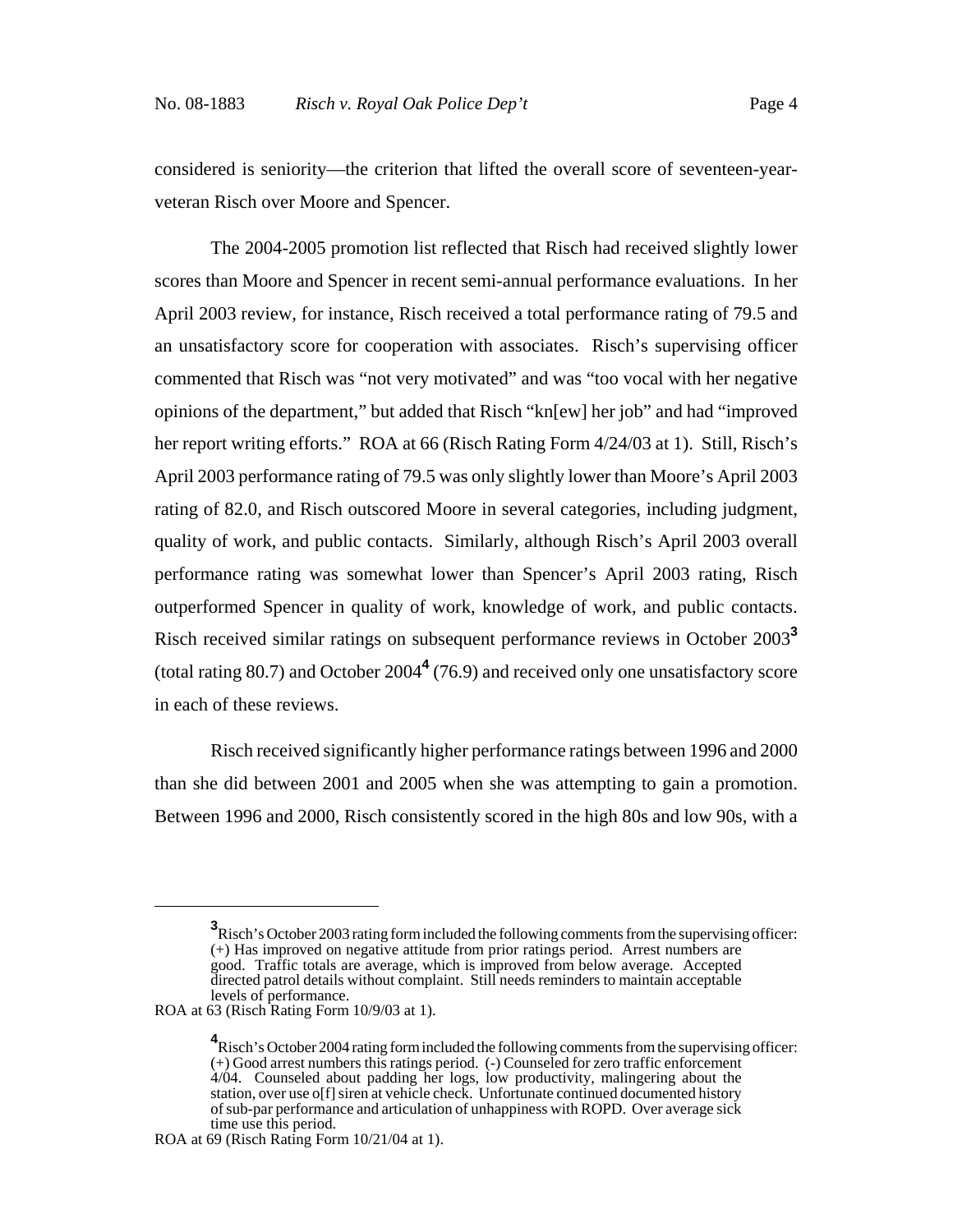low of 86.6 and a high of 91.9. By contrast, between 2001 and 2005, Risch generally scored in the low 80s, with a low of 76.9 and a high of 85.2.

The Department consists of a rank-and-file staff of around sixty officers, around thirteen or fourteen of whom are female, and a command staff of around fifteen or sixteen individuals with managerial roles, including the Police Chief, the Deputy Chief, and several lieutenants, sergeants, and detectives. Between 2001 and 2005, only one female officer, Lynn Barron ("Barron"), served on the command staff. Barron was promoted to the command staff position of sergeant in 2002, but for reasons that are unclear in the record took early retirement and left the Department by 2005. Apart from Barron, Risch was evidently the only female officer who appeared on promotion lists during the first five years of Quisenberry's tenure.

Risch testified in her deposition that under Quisenberry's tenure the Department was permeated by an atmosphere of hostility toward female officers and that female officers seeking promotions were held to a higher standard than male officers. Risch recalled hearing numerous comments such as "the chief [will] never have a female in the command staff," and "[n]one of you [female officers] will ever go anywhere." ROA at 96 (Risch Dep. Tr. at 75). Risch also testified that she had heard a "majority" of male officers say that women do not belong in the police force. *Id.* Risch observed that negative comments about female officers were so common in the Department that "you just . . . get used to it . . . you don't think about jotting them down, it's just something that happens all the time." *Id.* According to Risch, the Department was permeated by "an overall little boys club" in which female officers were "held higher to a different standard than . . . male[s]." ROA at 99 (Risch Dep. Tr. at 175).

Risch also identified particular incidents in which command officers made degrading comments about women and gave preference to male officers when assigning work. Risch testified that a male sergeant named Clemens, who was later promoted to lieutenant, called it "bitching" when Risch raised a concern about "neatness and how things were filed" and suggested a possible improvement. ROA at 96 (Risch Dep. Tr. at 73-74). Risch also testified that Lieutenant Donald Foster ("Foster") discriminated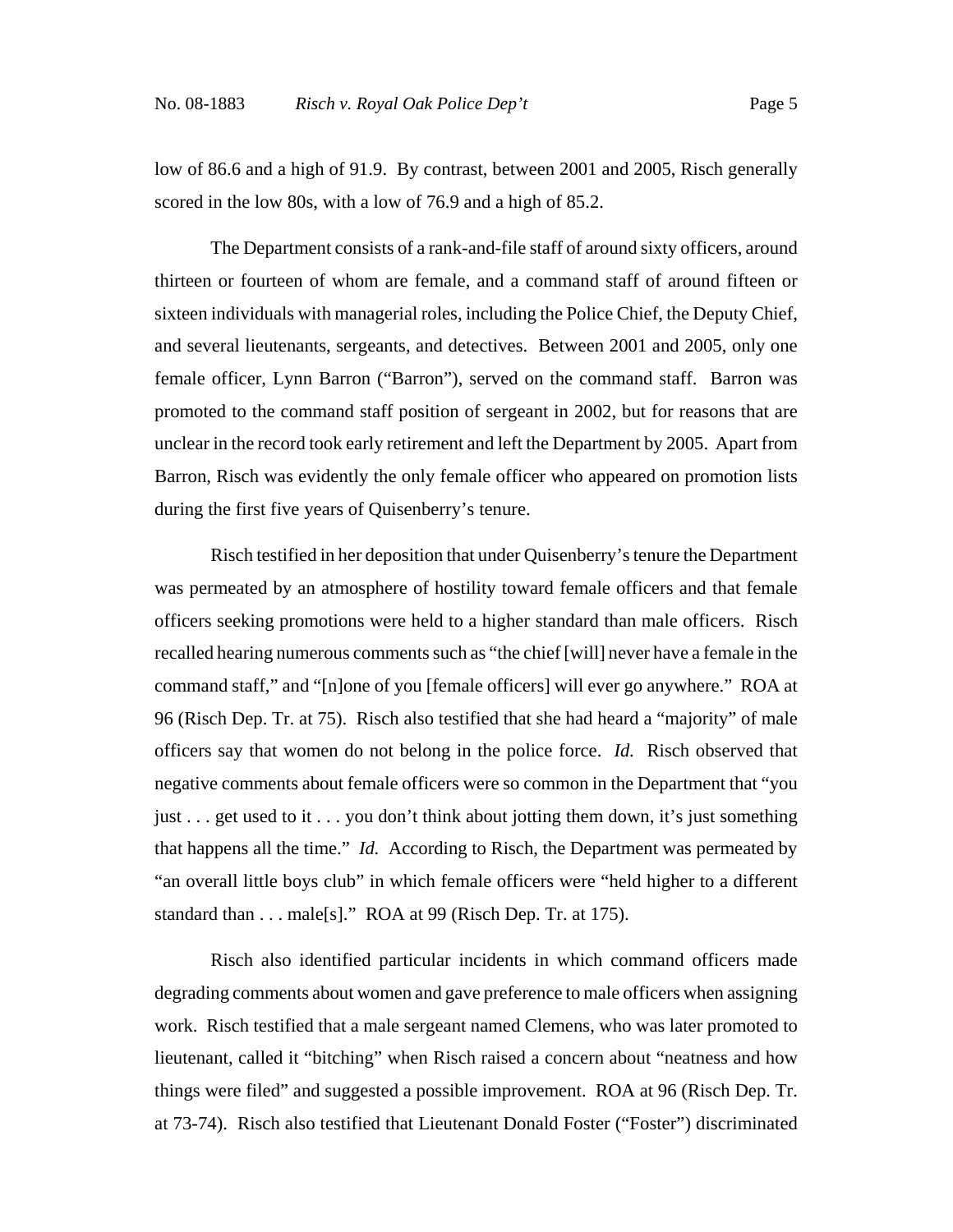against female officers when he assigned work. According to Risch, when assigning extra duties, Foster "gave all the plum assignments to the males," offering "males . . . the opportunity to decide what kind of work they wanted to do that day" but denying that choice to female officers. ROA at 96 (Risch Dep. Tr. at 76). Risch further testified that Foster gave male officers preference over female officers in distributing shift assignments, giving males "any kind of detail that they wanted to do, and if the males didn't want to do it the females would get stuck doing it." ROA at 97 (Risch Dep. Tr. at 157). According to Risch, whenever Foster dealt with female officers "he was very condescending towards them and treated them like they were ignorant." ROA at 97 (Risch Dep. Tr. at 160).

Another female officer, nineteen-year-veteran Renee Levasseur ("Levasseur"), testified that she had been dissuaded from seeking a promotion by the experiences of Risch and Lynn Barron. Levasseur stated that she came to believe that Quisenberry would not have women in the command staff after seeing Barron, without explanation, retire early after just a short tenure as a lieutenant. Levasseur testified that she found it inexplicable "[w]hy somebody that was a great police officer and great investigator, a good supervisor[,] would want to leave." ROA at 349 (Levasseur Dep. Tr. at 19). Levasseur testified that, "because of the way Lynn Barron left under those circumstances, and the way that Risch has been passed over," she had been "dissuaded . . . from ever trying" for a promotion. ROA at 360 (Levasseur Dep. Tr. at 63). Levasseur further testified that she believed female officers, including herself, were treated less favorably than male officers in the performance reviews conducted by supervising officers. Finally, like Risch, Levasseur testified that she believed "some command officers . . . are part of [an] old boy's club." ROA at 363 (Levasseur Dep. Tr. at 73).

An eight-year-veteran patrol officer, Steven Teichow ("Teichow"), also testified that he had witnessed hostility toward the promotion of female officers among members of the command staff during Quisenberry's tenure. Teichow recalled attending a meeting to consider candidates for promotion to the position of Field Training Officer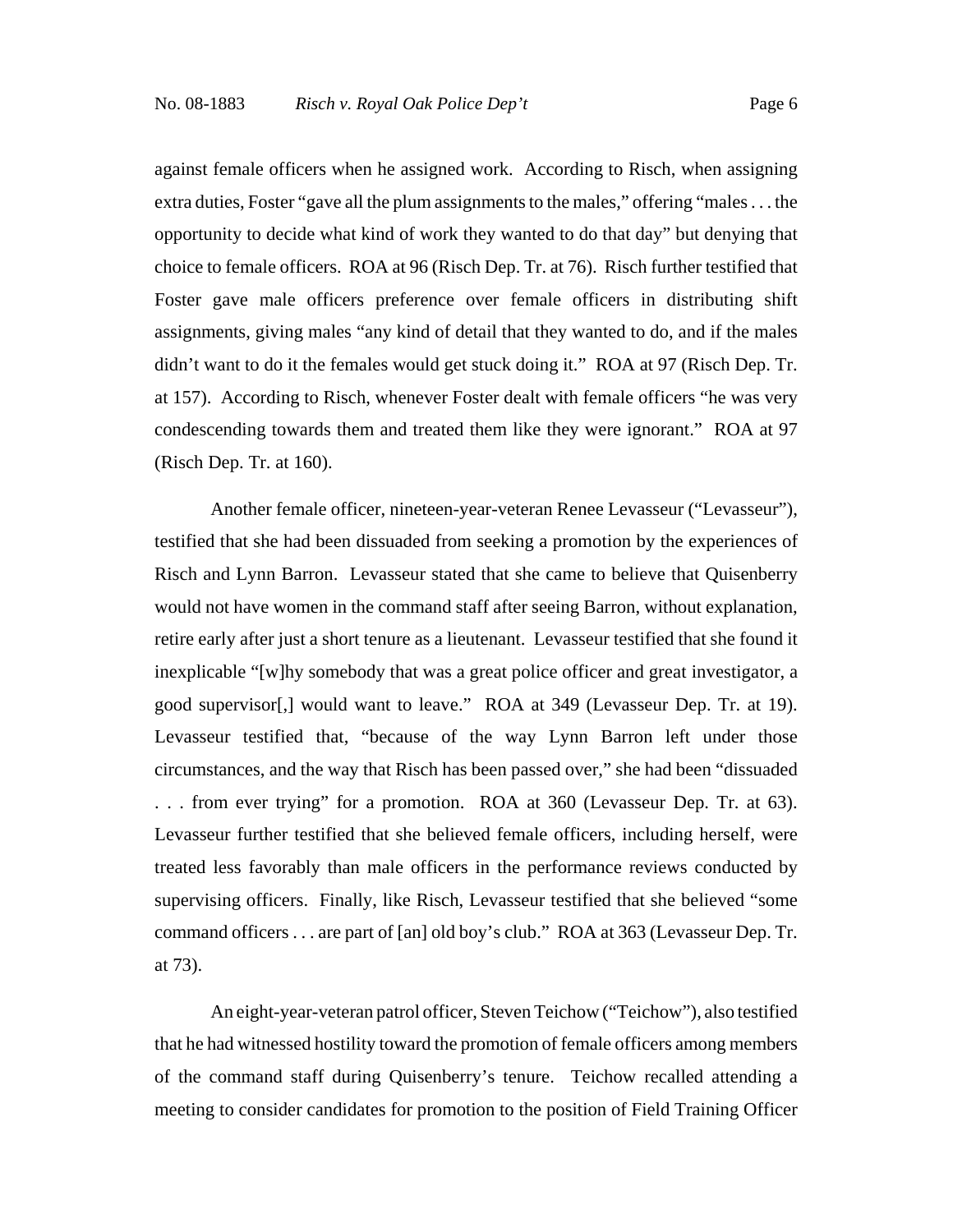("FTO"). Risch and another female officer, Kathy Szydlowski, were among the candidates for FTO positions. Although Teichow could not remember the exact words, he recalls that the sergeant in charge of the FTO program at the time, Sergeant Kowalski, made "a general statement . . . something to do with the women in the Department" that "was clearly negative." ROA at 383-84 (Teichow Dep. Tr. at 16-17). According to Teichow, there was "some friction" at the meeting because the FTOs at the meeting believed that Risch was qualified, but the command officers, who made the final decision, were "completely and totally against her being part of the program." ROA at 384 (Teichow Dep. Tr. at 19-20). Both Risch and Szydlowski were evidently passed over for promotion to FTO positions. Teichow testified that Joyce Eagling, a female FTO who attended the meeting, "near[ly] came unglued because she believed it was based on [Risch and Szydlowski] being women." ROA at 385 (Teichow Dep. Tr. at 22).

After being passed over for promotion to detective in June and August of 2005, Risch filed a complaint with the Equal Employment Opportunity Commission ("EEOC") on October 20, 2005. The EEOC issued Risch a right-to-sue letter on February 15, 2006. Risch then filed the instant action against the Department in the United States District Court for the Eastern District of Michigan, asserting a claim of gender discrimination in violation of Title VII of the Civil Rights Act of 1964, 42 U.S.C. §§ 2000e *et seq.* In particular, Risch alleged that the Department had discriminated against her by failing to promote her to a command position despite six promotional opportunities between 2002 and 2005. Risch's complaint also stated claims of religious discrimination and retaliation in violation of Title VII.

On October 9, 2006, the Department filed a motion to dismiss, arguing that (1) the Royal Oak Police Department was not a proper party because it lacked the capacity to be sued, (2) the district court lacked jurisdiction over Risch's religiousdiscrimination claim because it was not within the scope of her EEOC charge, and (3) Risch's allegations of gender discrimination in 2002, 2003, and 2004 were barred by Title VII's 300-day statute of limitations. On March 20, 2007, the district court granted in part and denied in part the Department's motion to dismiss. The district court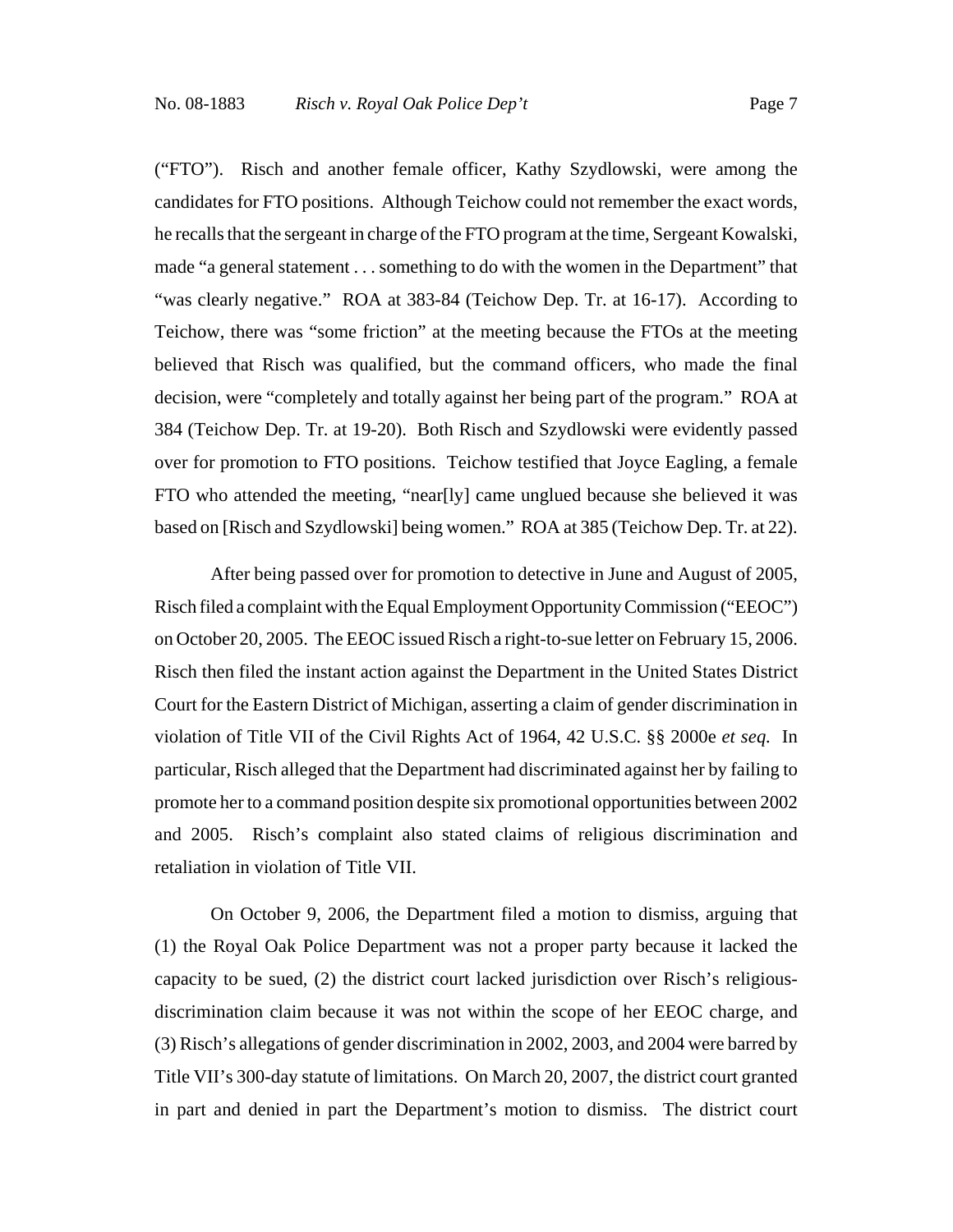dismissed Risch's religious-discrimination claim and dismissed Risch's genderdiscrimination claim as to acts occurring in 2002, 2003, and 2004. The district court also granted Risch leave to amend her complaint by substituting the City of Royal Oak for the Royal Oak Police Department.

On September 21, 2007, the Department filed a motion for summary judgment on all of Risch's remaining claims. Risch filed an opposition on December 21, 2007, and the Department followed with a reply on January 31, 2008. On June 9, 2008, the district court granted the Department's motion for summary judgment and dismissed the case. *See Risch v. Royal Oak Police Dep't*, No. 06-12521, 2008 WL 2357705 (E.D. Mich. June 9, 2008). The district court found that Risch had established a prima facie case of gender discrimination but concluded that Risch had failed to present evidence that the Department's proffered nondiscriminatory reason for not promoting her was pretextual.

Risch filed a timely notice of appeal. On appeal, Risch does not raise any arguments as to her retaliation claim and has therefore forfeited this issue on appeal. *See Golden v. Comm'r*, 548 F.3d 487, 493 (6th Cir. 2008) (holding that argument not raised in opening brief was forfeited on appeal), *cert. denied*, 129 S. Ct. 1647 (2009). Accordingly, Risch's appeal is limited to her gender-discrimination claim challenging the Department's failure to promote her to the position of detective in 2005.

### **II. ANALYSIS**

"We review a district court's grant of summary judgment de novo." *CenTra, Inc. v. Estrin*, 538 F.3d 402, 412 (6th Cir. 2008). Summary judgment is appropriate "if the pleadings, the discovery and disclosure materials on file, and any affidavits show that there is no genuine issue as to any material fact and that the movant is entitled to judgment as a matter of law." FED.R.CIV.P. 56(c). In reviewing a motion for summary judgment, we view all facts and any inferences in the light most favorable to the nonmoving party. *Matsushita Elec. Indus. Co. v. Zenith Radio Corp.*, 475 U.S. 574, 587 (1986). We have explained that: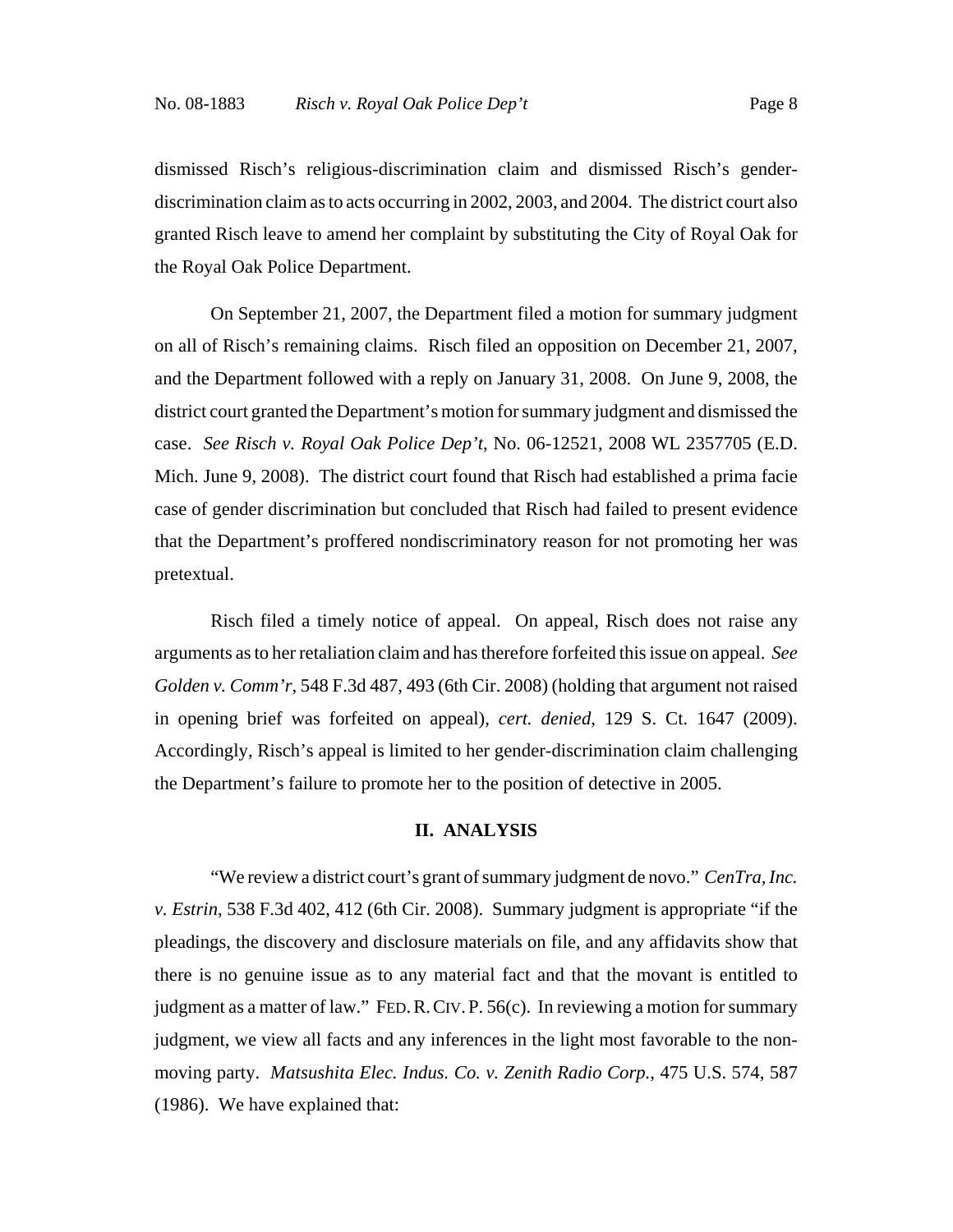At the summary judgment stage, the moving party bears the initial burden of identifying those parts of the record which demonstrate the absence of any genuine issue of material fact. *Celotex Corp. v. Catrett*, 477 U.S. 317, 323 (1986). However, if the moving party seeks summary judgment on an issue for which it does not bear the burden of proof at trial, the moving party may meet its initial burden by showing "that there is an absence of evidence to support the nonmoving party's case." *Id.* at 325. When the moving party has carried forward this burden, "its opponent must do more than simply show that there is some metaphysical doubt as to the material facts." *Matsushita*, 475 U.S. at 586. The non-moving party may not rest upon its mere allegations or denials of the adverse party's pleadings, but rather must set forth specific facts showing that there is a genuine issue for trial. *Id.*; *accord* Fed. R. Civ. P. 56(e)(2).

*White v. Baxter Healthcare Corp.*, 533 F.3d 381, 389-90 (6th Cir. 2008), *cert. denied*, 129 S. Ct. 2380 (2009).

Risch alleges that the Department violated Title VII by failing to promote her on account of her gender. Title VII makes it "an unlawful employment practice for an employer . . . to discriminate against any individual with respect to his compensation, terms, conditions, or privileges of employment, because of such individual's race, color, religion, sex, or national origin." 42 U.S.C. § 2000e-2(a)(1). In the absence of direct evidence of discrimination, Title VII claims are subject to the familiar burden-shifting framework set forth in *McDonnell Douglas Corp. v. Green*, 411 U.S. 792 (1973), as subsequently modified in *Texas Department of Community Affairs v. Burdine*, 450 U.S. 248 (1981). We have explained that "'[o]n a motion for summary judgment, a district court considers whether there is sufficient evidence to create a genuine dispute at each stage of the *McDonnell Douglas* inquiry.'" *Blair v. Henry Filters, Inc.*, 505 F.3d 517, 524 (6th Cir. 2007) (quoting *Cline v. Catholic Diocese of Toledo*, 206 F.3d 651, 661 (6th Cir. 2000)). Under this framework, "the plaintiff must first submit evidence from which a reasonable jury could conclude that he or she established a prima facie case of discrimination." *Id.* If the plaintiff does so, "[t]he defendant must then offer admissible evidence of a legitimate, nondiscriminatory reason for its action." *Id.* Finally, if the defendant succeeds in this task, "the plaintiff must identify evidence from which a reasonable jury could conclude that the proffered reason is actually a pretext for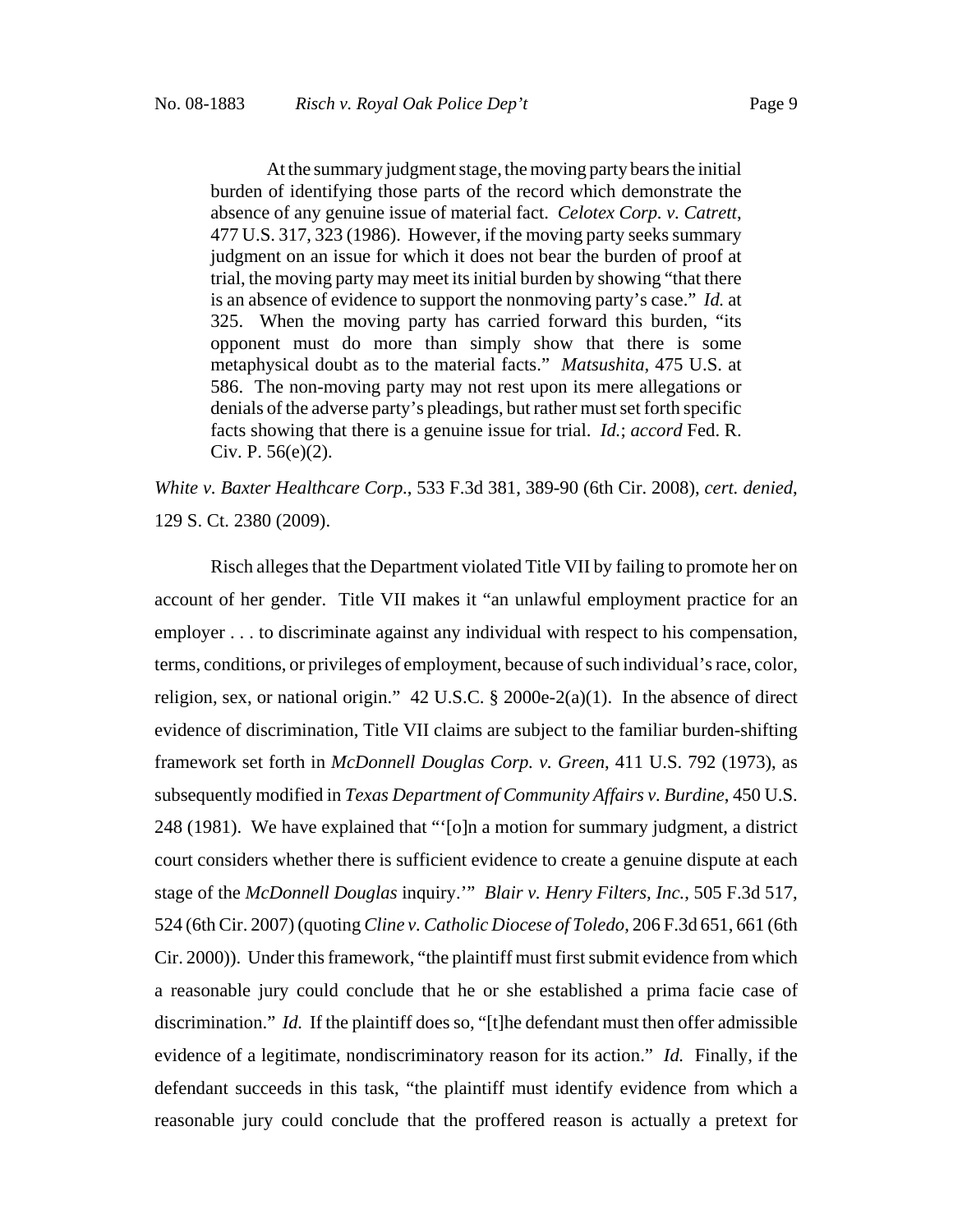unlawful discrimination." *Id.* "Although the burdens of production shift, '[t]he ultimate burden of persuading the trier of fact that the defendant intentionally discriminated against the plaintiff remains at all times with the plaintiff.'" *Id.* (quoting *Burdine*, 450 U.S. at 253) (alteration in original).

Here, the Department does not challenge the district court's ruling that Risch has established a prima facie case of gender discrimination. *See* Department Br. at 19-30 (failing to argue that Risch did not establish prima facie case and instead arguing that Risch cannot show pretext). Risch, in turn, concedes that the Department has articulated a facially legitimate, nondiscriminatory reason for failing to promote Risch—the Department asserts that it promoted better qualified applicants who outscored Risch on performance reviews and the examination. Thus, we turn to the question of whether Risch has presented evidence raising a genuine issue of material fact whether the Department's proffered explanation for not promoting her was merely pretextual. The Department argues—and the district court found—that Risch failed to present sufficient evidence of pretext to survive summary judgment.

We have explained that "[a] plaintiff will usually demonstrate pretext by showing that the employer's stated reason for the adverse employment action either (1) has no basis in fact, (2) was not the actual reason, or (3) is insufficient to explain the employer's action." *White*, 533 F.3d at 393. "However, the plaintiff may also demonstrate pretext by offering evidence which challenges the reasonableness of the employer's decision 'to the extent that such an inquiry sheds light on whether the employer's proffered reason for the employment action was its actual motivation.'" *Id.* (quoting *Wexler v. White's Fine Furniture, Inc.*, 317 F.3d 564, 578 (6th Cir. 2003) (en banc)); *see also Burdine*, 450 U.S. at 259 ("The fact that a court may think that the employer misjudged the qualifications of the applicants does not in itself expose him to Title VII liability, although this may be probative of whether the employer's reasons are pretexts for discrimination.").

Evidence that the plaintiff was more qualified than the successful applicant can in some circumstances be sufficient to raise a genuine issue of material fact that the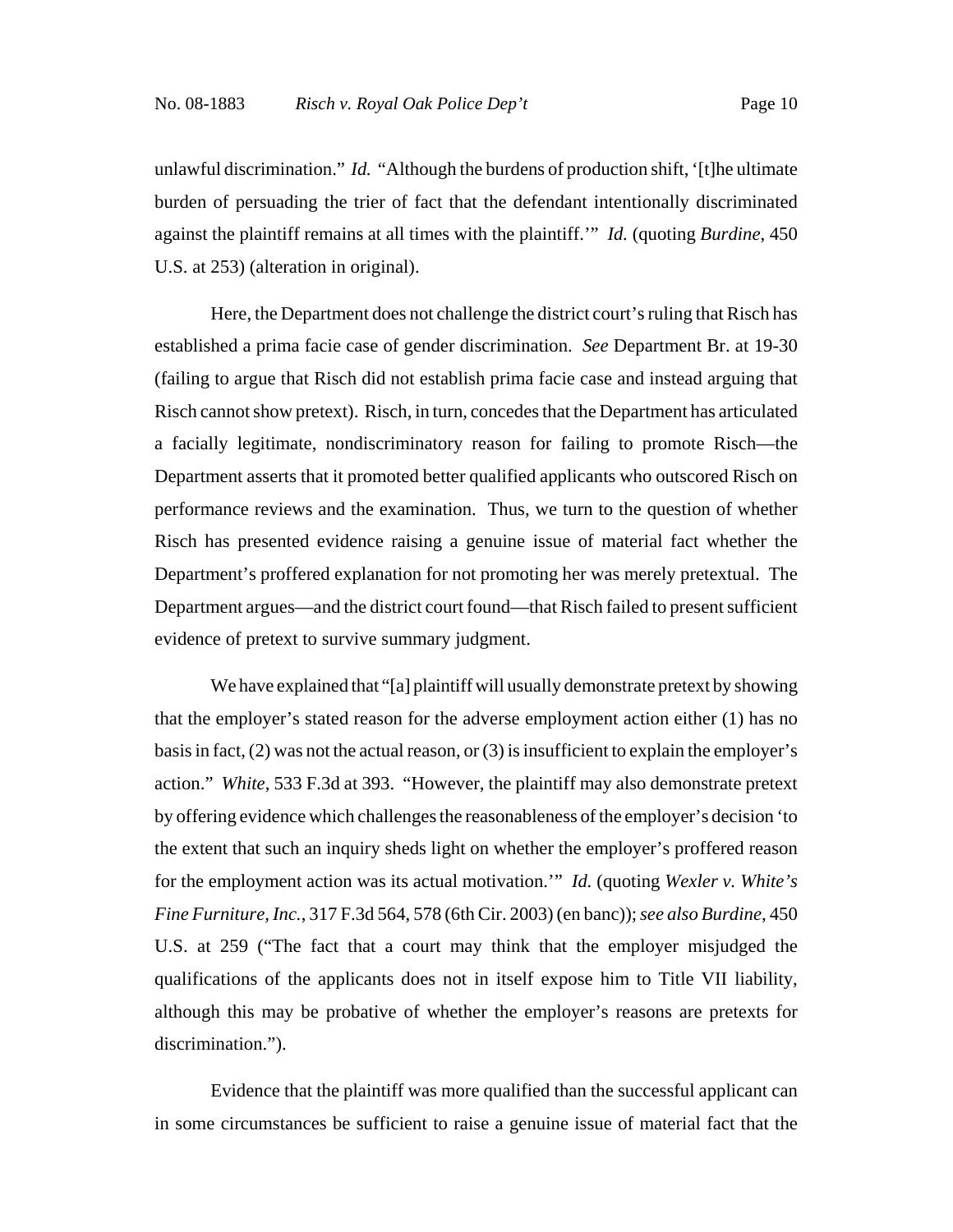employer's proffered explanation is pretextual. *See White*, 533 F.3d at 394; *Bender v. Hecht's Dep't Stores*, 455 F.3d 612, 626-27 (6th Cir. 2006), *cert. denied*, 550 U.S. 904 (2007); *see also Ash v. Tyson Foods, Inc.*, 546 U.S. 454, 457 (2006) ("Under this Court's decisions, qualifications evidence may suffice, at least in some circumstances, to show pretext."); *Patterson v. McLean Credit Union*, 491 U.S. 164, 187-88 (1989) (observing that a plaintiff "might seek to demonstrate that [the employer's] claim to have promoted a better qualified applicant was pretextual by showing that she was in fact better qualified than the person chosen for the position"), *superseded by statute on other grounds as stated in CBOCS West, Inc. v. Humphries*, 128 S. Ct. 1951, 1956-57 (2008). We have explained that "[w]hether qualifications evidence will be sufficient to raise a question of fact as to pretext will depend on whether a plaintiff presents other evidence of discrimination." *Bender*, 455 F.3d at 626. When the plaintiff offers "other probative evidence of discrimination, that evidence, taken together with evidence that the plaintiff was as qualified as or better qualified than the successful applicant, might well result in the plaintiff's claim surviving summary judgment." *Id.* at 626-27; *see also Jenkins v. Nashville Pub. Radio*, 106 F. App'x 991, 995 (6th Cir. 2004) (unpublished) (reversing summary judgment in favor of employer where employee offered evidence of superior qualifications and "some evidence of irregularities in the application and selection process, inconsistencies in the reasons given by [her employer] for not hiring her, and the lack of African-American women in supervisory positions at [her employer]").

The record in this case demonstrates that Risch had arguably superior qualifications for the position of detective than two of the male candidates promoted to that position in 2005—Moore and Spencer. Although Risch's exam and performancereview scores were slightly lower than those of Moore and Spencer, Risch's total composite score of 81.72—based 70% on the exam, 20% on performance scores, and 10% on experience—was higher than both Moore's (81.47) and Spencer's (81.24). Moreover, although Risch's overall performance scores were slightly lower than those of Moore and Spencer, Risch outscored the two male candidates in several performance categories. In the April 2003 reviews, Risch outperformed Moore in judgment, quality of work, and public contacts, and she outperformed Spencer in quality of work,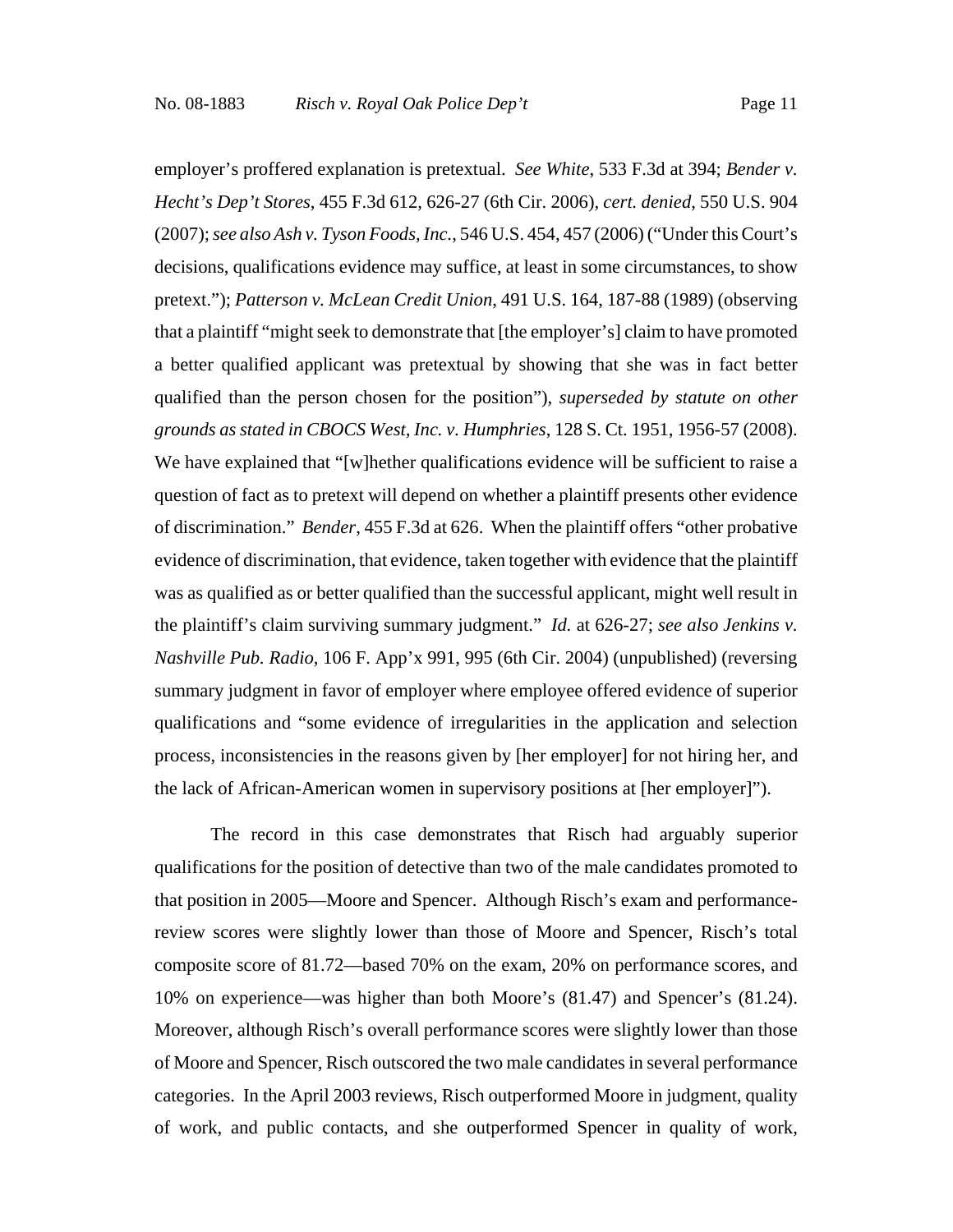knowledge of work, and public contacts. Furthermore, it is undisputed that Risch had far greater experience in the Department than the two male officers, resulting in a significantly higher experience score (97.03) than Moore (73.70) or Spencer (73.47). Taking the facts in the light most favorable to Risch, as we must in evaluating a motion for summary judgment, it is clear that Risch was as qualified as or better qualified than either Moore or Spencer.

The record also contains other evidence probative of pretext. The record indicates that male officers frequently made degrading comments regarding the capabilities of female officers, expressed the view that female officers would never be promoted to command positions, and made generally degrading remarks about women. Among the remarks alleged to have been made by male officers are the following:

- (1) "[T]he chief [will] never have a female on the command staff." ROA at 96 (Risch Dep. Tr. at 75).
- (2) "None of you [female officers] will ever go anywhere . . . ." *Id.*
- (3) A "majority" of male officers told Risch that women do not belong in the police force. *Id.*
- (4) Sergeant Clemens said that Risch was "bitching" when she raised a concern about "neatness and how things were filed" and suggested a possible improvement. ROA at 96 (Risch Dep. Tr. at 73-74).
- (5) During a meeting to consider promoting officers to the position of FTO attended by members of the command staff, Sergeant Kowalski made "a general statement . . . something to do with the women in the Department" that "was clearly negative." ROA at 383-84 (Teichow Dep. Tr. at 16-17). Risch and another female officer were denied promotions at that meeting.

We have held that discriminatory remarks, even by a nondecisionmaker, can serve as probative evidence of pretext. *See Ercegovich v. Goodyear Tire & Rubber Co.*, 154 F.3d 344, 356-57 (6th Cir. 1998). We have explained the relevance of such discriminatory remarks as follows:

Although discriminatory statements by a nondecisionmaker, standing alone, generally do not support an inference of discrimination, the comments of a nondecisionmaker are not categorically excludable. Circumstantial evidence establishing the existence of a discriminatory atmosphere at the defendant's workplace in turn may serve as circumstantial evidence of individualized discrimination directed at the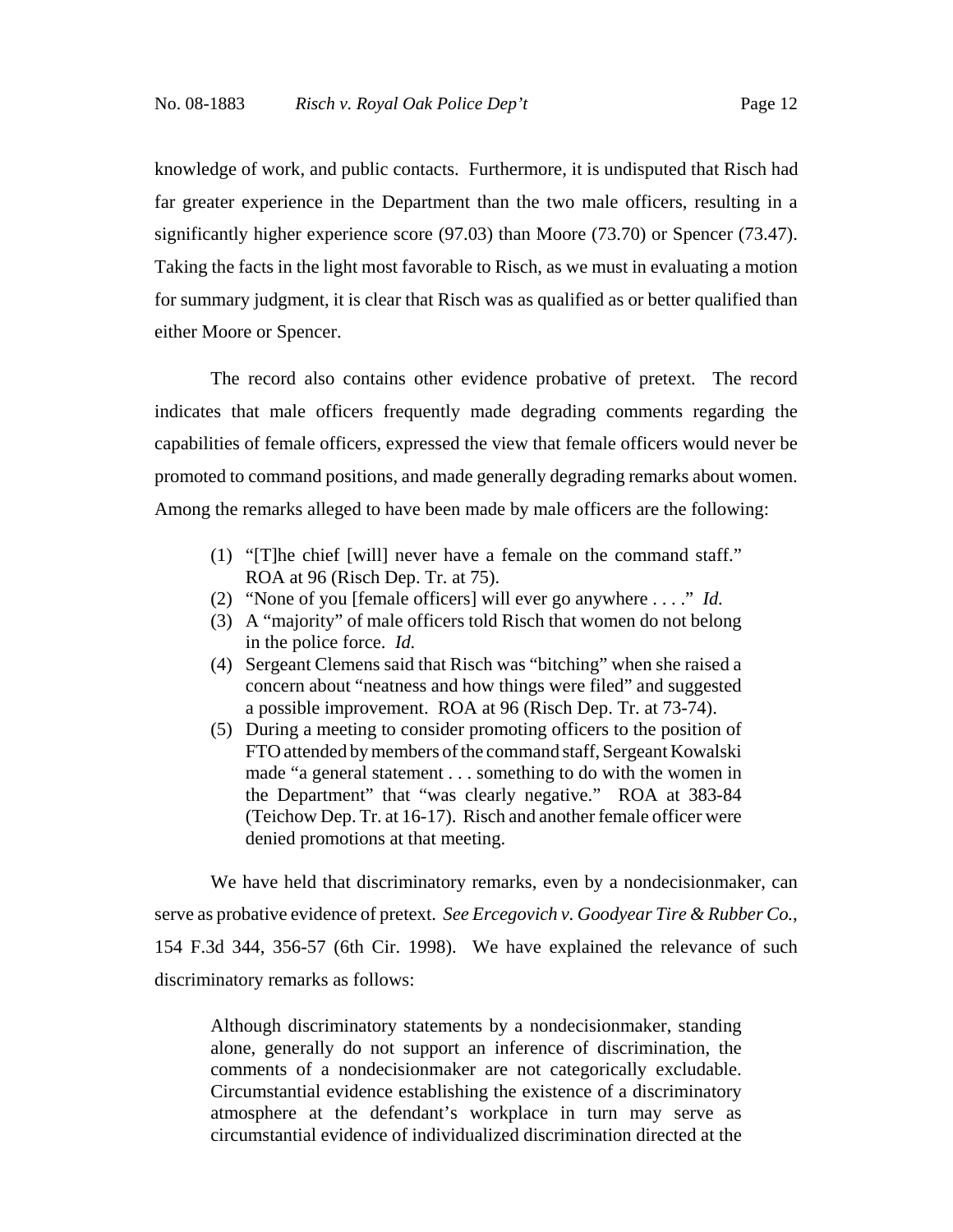plaintiff. While evidence of a discriminatory atmosphere may not be conclusive proof of discrimination against an individual plaintiff, such evidence does tend to add "color" to the employer's decisionmaking processes and to the influences behind the actions taken with respect to the individual plaintiff.

*Ercegovich*, 154 F.3d at 356 (internal quotation marks and citations omitted). Furthermore, "evidence of a . . . discriminatory atmosphere is not rendered irrelevant by its failure to coincide precisely with the particular actors or timeframe involved in the specific events that generated a claim of discriminatory treatment." *Id.* (internal quotation marks omitted). In evaluating such statements, "courts must carefully evaluate factors affecting the statement's probative value, such as the declarant's position in the [employer's] hierarchy, the purpose and content of the statement, and the temporal connection between the statement and the challenged employment action, as well as whether the statement buttresses other evidence of pretext." *Id.* at 357 (internal quotation marks and citation omitted).

The statements in this case evidence a discriminatory atmosphere in the Department in which male officers frequently made derogatory or discriminatory remarks about female officers. Two of the comments were made by sergeants who were members of the sixteen-person command staff, which serves as the managerial arm of the Department. Discriminatory statements made by individuals occupying managerial positions can be particularly probative of a discriminatory workplace culture. *See Vincent v. Brewer Co.*, 514 F.3d 489, 498 (6th Cir. 2007); *Ercegovich*, 154 F.3d at 357. Moreover, Sergeant Kowalski's alleged discriminatory remark about female officers was made in the context of a meeting attended by at least one other member of the command staff in which two female officers were denied promotions. Risch does not specify the officers who made the other discriminatory comments. However, Risch's testimony indicates that comments such as women did not belong on the police force, and that Chief Quisenberry will "never have a female on the command staff," were commonplace in the department, suggesting an atmosphere hostile to the promotion of female officers. *See Ercegovich*, 154 F.3d at 356 ("[W]e do not view each discriminatory remark in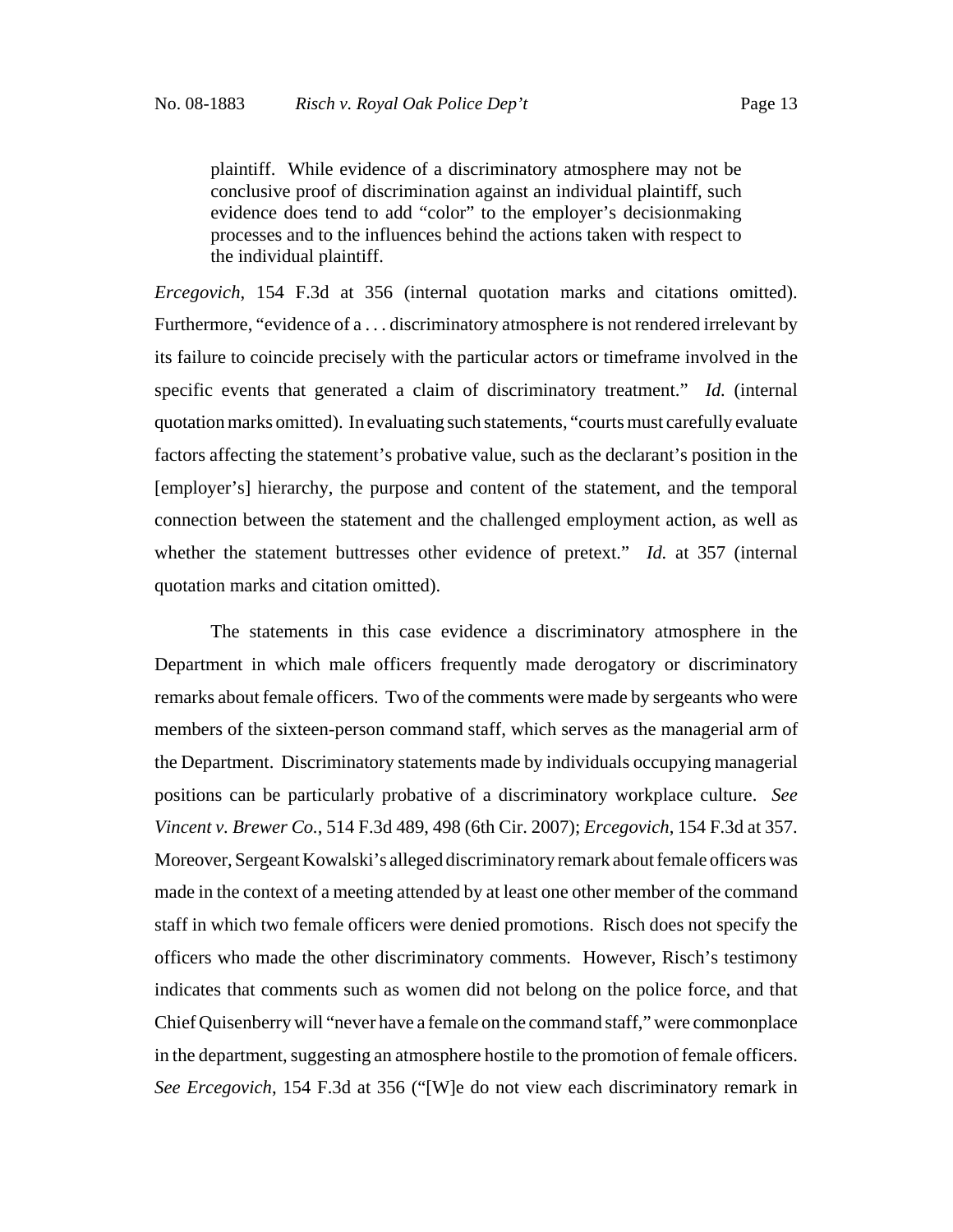isolation, but are mindful that the remarks buttress one another as well as any other pretextual evidence supporting an inference of discriminatory animus.").

In addition to these discriminatory remarks, the record contains other evidence of a general atmosphere of discrimination in the Department. Risch testified that Lieutenant Foster, who occupied a senior position in the command staff,**<sup>5</sup>** discriminated against female officers in distributing work. When Foster distributed shift assignments, Risch testified, he gave males "any kind of detail that they wanted to do, and if the males didn't want to do it the females would get stuck doing it." ROA at 97 (Risch Dep. Tr. at 157-58). And when Foster distributed extra duties, according to Risch, he "gave all the plum assignments to the males" and offered males but not females "the opportunity to decide what kind of work they wanted to do that day." ROA at 96 (Risch Dep. Tr. at 76). We have explained that "management's consideration of an impermissible factor in one context may support the inference that the impermissible factor entered the decisionmaking process in another context." *Ercegovich*, 154 F.3d at 356.

In light of the above evidence of a discriminatory atmosphere in the Department, the lack of women in command positions at the Department, and the evidence that Risch was arguably better qualified than the two male candidates promoted in 2005, we conclude that Risch has produced sufficient evidence to establish a genuine issue of material fact concerning whether the Department's proffered legitimate, nondiscriminatory reason was pretextual. *See Bender*, 455 F.3d at 626-27. Because a genuine issue of material fact exists as to whether Risch was denied a promotion because of her gender, summary judgment should not have been granted on Risch's genderdiscrimination claim.

**<sup>5</sup>**<br>The sixteen-person command staff includes four lieutenants, who report directly to the Deputy Chief of Police and are senior to sergeants.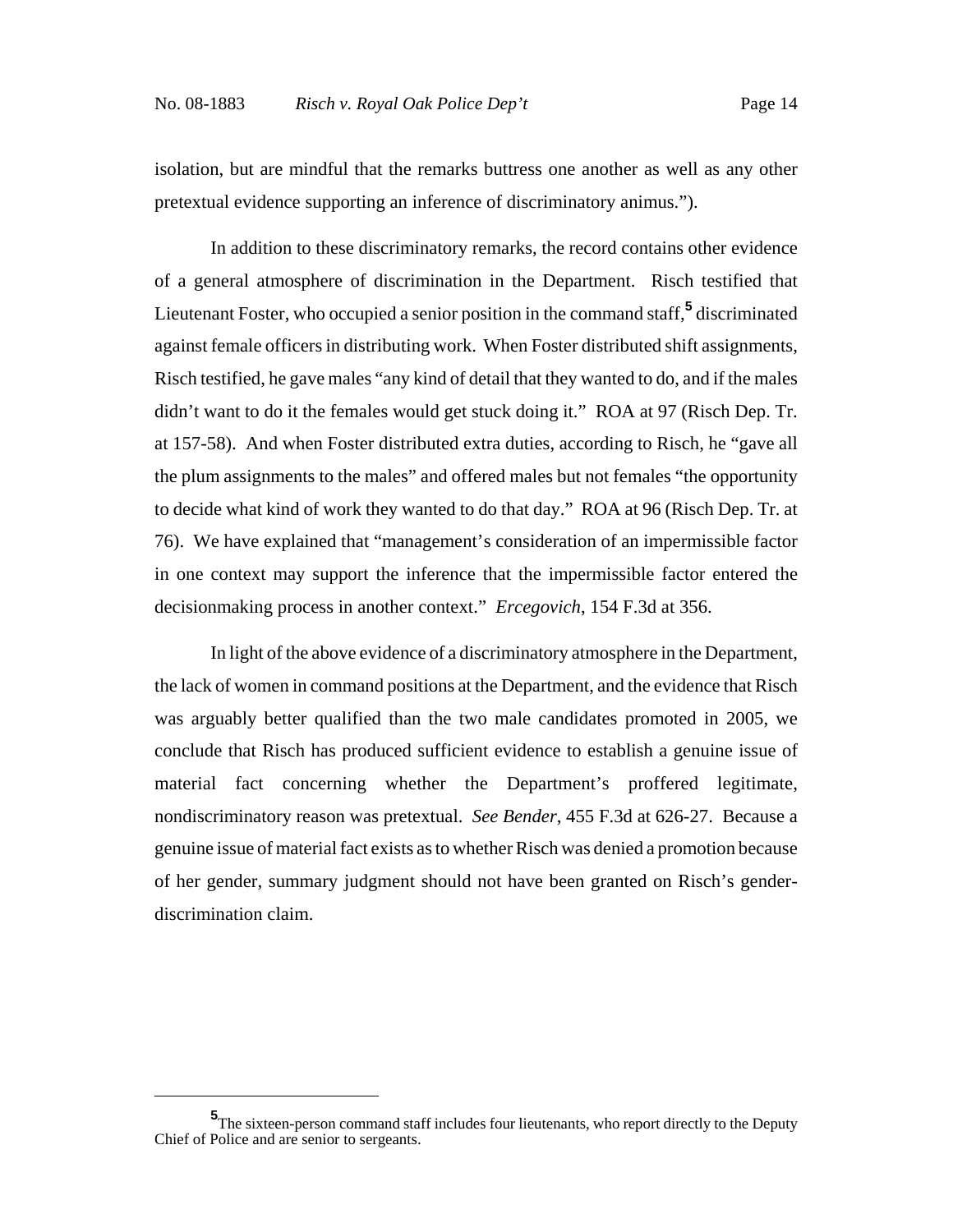# **III. CONCLUSION**

For these reasons, we **REVERSE** the district court's grant of summary judgment to the Department on Risch's gender-discrimination claim and **REMAND** for further proceedings consistent with this opinion.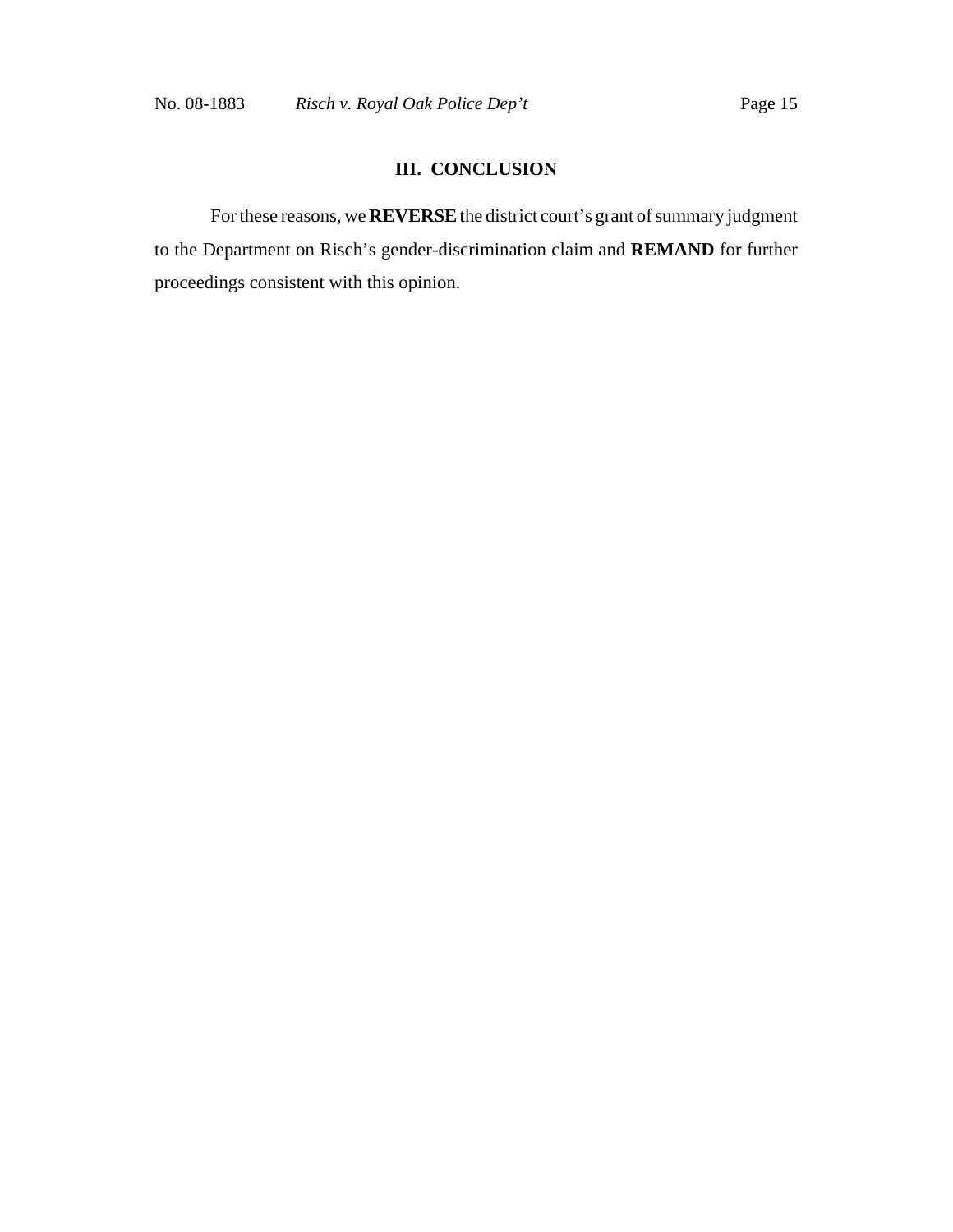## **DISSENT \_\_\_\_\_\_\_\_\_\_\_\_\_\_\_\_\_**

**\_\_\_\_\_\_\_\_\_\_\_\_\_\_\_\_\_**

GRIFFIN, Circuit Judge, dissenting. I respectfully dissent. I would affirm the judgment of the district court.

Plaintiff Karyn Risch complains that the Royal Oak Police Department's denial of her promotion to detective in 2005 was based upon an unlawful reason – sex discrimination. However, "[t]he ultimate burden of persuading the trier of fact that the defendant intentionally discriminated against the plaintiff remains at all times with the plaintiff." *Tex. Dep't of Cmty. Affairs v. Burdine*, 450 U.S. 248, 253 (1981). In opposing a defendant's motion for summary judgment, the plaintiff must submit admissible evidence from which a reasonable juror could find that she has met her burden. *Braithwaite v. Timken Co.*, 258 F.3d 488, 493-94 (6th Cir. 2001); *see also Chen v. Dow Chemical Co.*, No. 08-1597, — F.3d — , 2009 U.S. App. LEXIS 20058, at \*8 (6th Cir. Sept. 8, 2009); *Macy v. Hopkins Cty. Sch. Bd. of Educ.*, 484 F.3d 357, 371 (6th Cir. 2007). Because Risch has not done so, the district court properly granted defendant's motion for summary judgment.

I.

The majority concludes correctly that the Department articulated a legitimate, non-sex-based reason for denying her the promotion. *See McDonnell Douglas Corp. v. Green*, 411 U.S. 792, 802 (1973).**<sup>1</sup>** Police Chief Theodore Quisenberry swore in his affidavit that he promoted officers based upon their "service and performance as demonstrated by their performance evaluations, test scores, initiative and leadership qualities" and that Risch was not among those he promoted "because the other officers in the eligibility list had better test scores, better performance evaluations and demonstrated more initiative and leadership qualities than [Risch]."

**<sup>1</sup>** Risch does not allege direct evidence of unlawful discrimination, but relies upon the circumstantial, burden-shifting framework of *McDonnell Douglas*.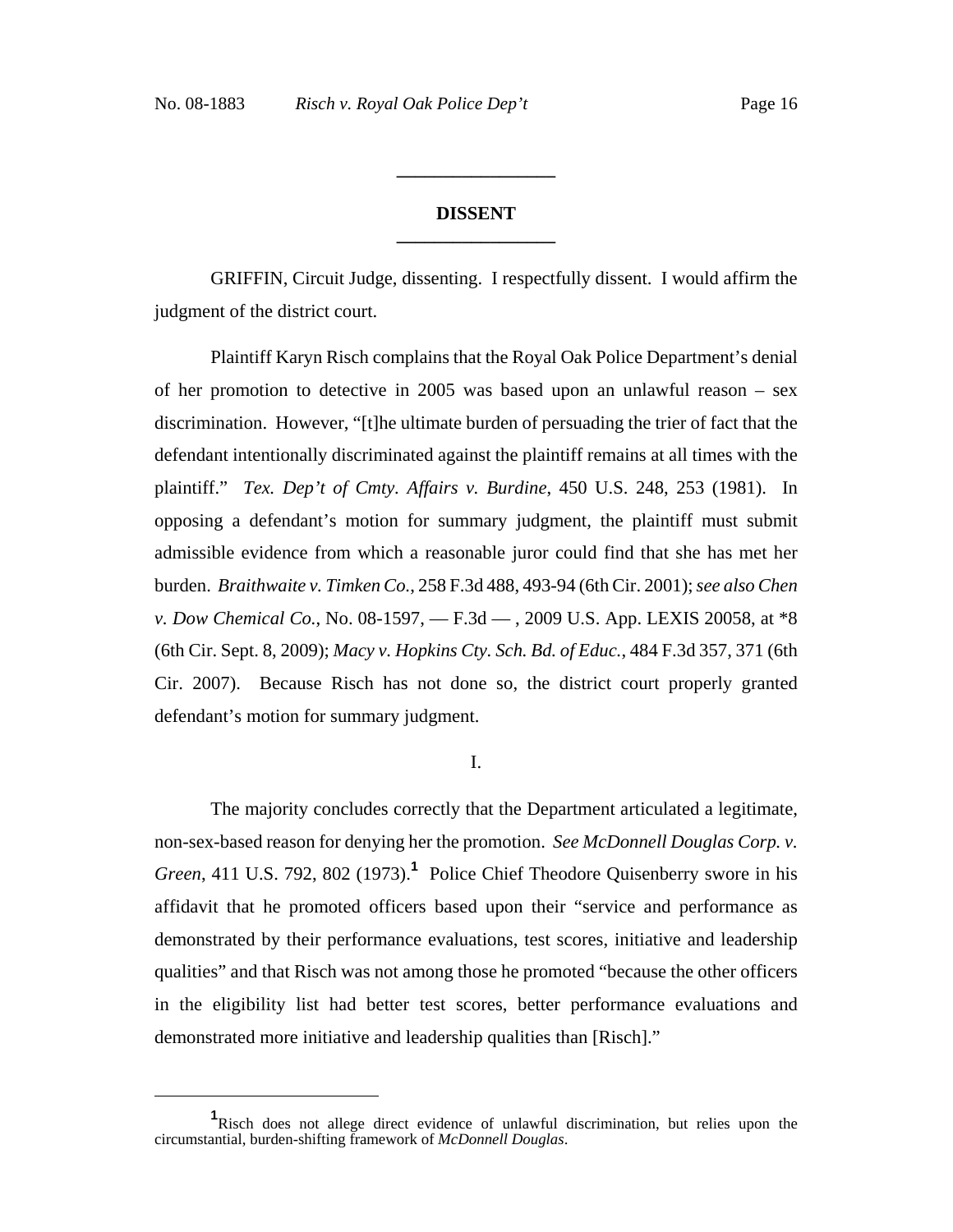My colleagues also acknowledge that Chief Quisenberry's explanation rebuts the presumption of discrimination raised by the prima facie case of discrimination so that it "'drops from the case.'" *St. Mary's Honor Ctr. v. Hicks*, 509 U.S. 502, 507 (1993) (quoting *Burdine*, 450 U.S. at 255 & n.10). In other words, the burden falls upon Risch, not upon the Department, to identify evidence from which a reasonable jury could find that Chief Quisenberry's reason was a lie contrived to conceal his true reason for denying her the promotion – that she is a woman. *See Burdine*, 450 U.S. at 253 ("[T]he plaintiff must then . . . prove by a preponderance of the evidence that the legitimate reasons offered by the defendant were not its true reasons, but were a pretext for discrimination."). Because Risch cannot do so, her case requires dismissal. *See Chen*, 2009 U.S. App. LEXIS 20058, at \*10; *Braithwaite*, 258 F.3d at 494-97; and *Macy*, 484 F.3d at 366-71.

Although the district court ruled that Risch failed to show that the Chief's explanation was a pretext for discrimination, the majority reverses the district court's judgment. In support of its decision, the majority: (1) characterizes Risch's qualifications as equal or "arguably superior" to two of the male candidates (Moore and Spencer) who were promoted to the detective position in 2005; (2) highlights the lack of women in command positions; and (3) finds persuasive the allegedly "discriminatory atmosphere" at the Department, specifically, sexist remarks purportedly made by nondecisionmaking male officers.

### II.

None of the grounds cited by the majority creates a triable question of fact on the issue of pretext.

In this regard, "'[t]he jury may not reject an employer's [nondiscriminatory] explanation . . . unless there is a sufficient basis *in the evidence* for doing so.'" *Upshaw v. Ford Motor Co.*, 576 F.3d. 576, 586 (6th Cir. 2009) (quoting *Manzer v. Diamond Shamrock Chems. Co.*, 29 F.3d 1078, 1083 (6th Cir. 1994), abrogated in part on other grounds, *Gross v. FBL Fin. Servs., Inc.*, — U.S. — , 129 S. Ct. 2343, 2351-52, 174 L. Ed. 2d (2009)). "To allow the jury simply to refuse to believe the employer's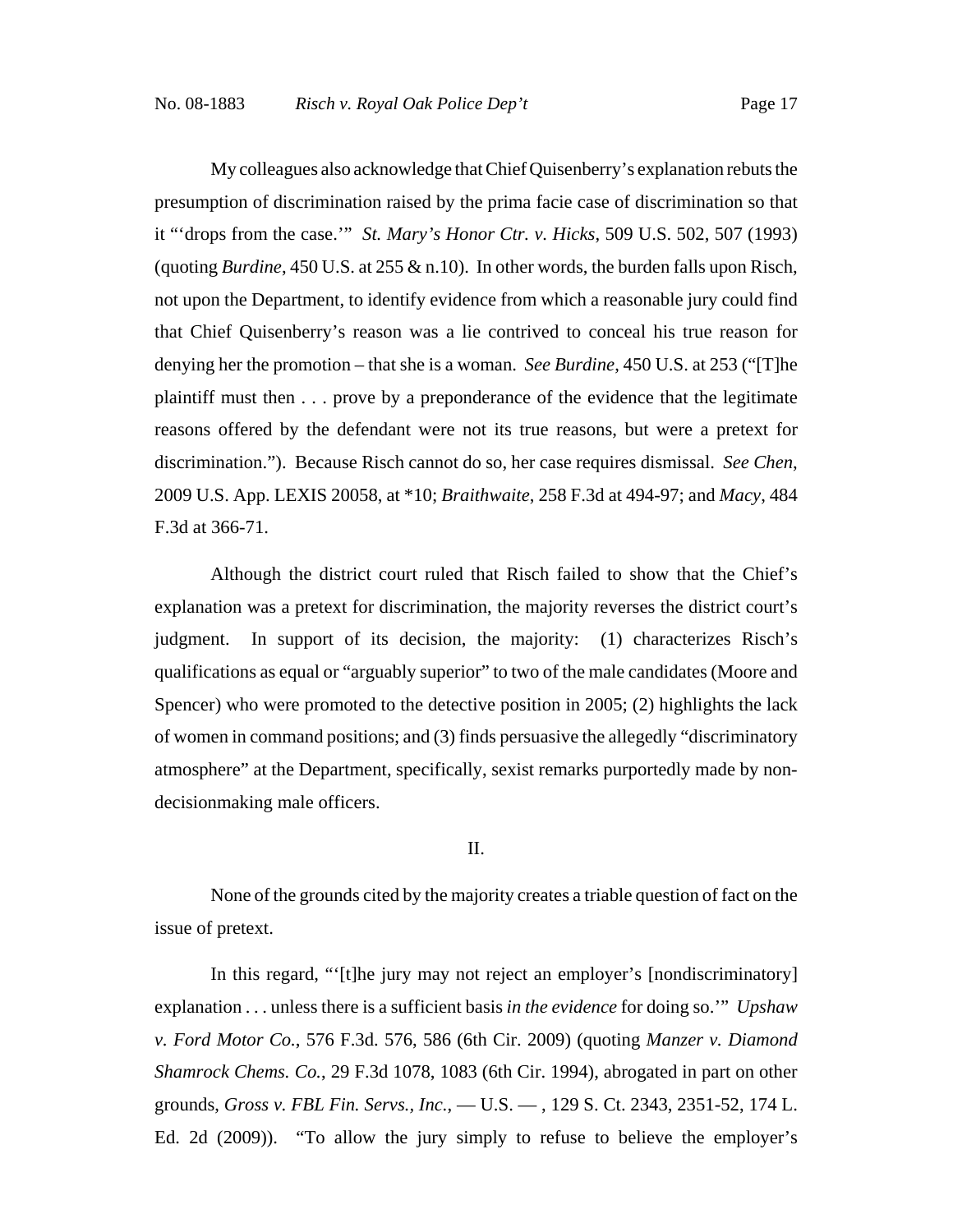explanation would subtly, but inarguably, shift the burden of persuasion from the plaintiff to the defendant, which we must not permit." *Manzer*, 29 F.3d at 1083 (citing *Burdine*, 450 U.S. at 254).

In opposing a properly supported motion for summary judgment, the plaintiff bears the burden of demonstrating pretext by submitting admissible evidence showing that the proffered reason: (1) had no basis in fact, (2) did not actually motivate the defendant's action, or (3) was insufficient to motivate the defendant's action. *Hedrick v. W. Reserve Care Sys.*, 355 F.3d 444, 460 (6th Cir. 2004).

#### A.

It is undisputed that the ultimate decision to promote officers was a discretionary one that rested exclusively with Chief Quisenberry. Based upon the evidence before Chief Quisenberry, Risch's qualifications were not equal or "arguably superior" to the male candidates who were promoted, as the majority inaccurately asserts. In 2005, when Risch applied for the promotions, her performance and written evaluation scores were the lowest of *all three* of the male employees who were promoted. Both scores constituted ninety percent of Risch's total score for ranking purposes. Risch neither disputes the accuracy of her written examination score (seventy percent of her total score) nor complains that the examination was biased against women. Indeed, if not for her seventeen-year employment experience with the Department (ten percent of her total score), Risch would have been ranked fifth, not third, on the 2005 eligibility list. Although the majority recounts other instances prior to 2005 in which Risch was denied promotions, it acknowledges that "she may recover only for the alleged discriminatory acts committed by the Department in 2005." Moreover, those previous denials do not demonstrate a pattern of unlawful discrimination against Risch because she suffered from the same performance deficiencies in those years as she did in 2005.

Obviously, an employee's experience alone does not justify a promotion. In fact, we recently held that a complaining employee's seniority, coupled with less favorable performance evaluations than newer employees, justified the employer's negative treatment of him. *See Cameron v. State of Ohio (Dep't of Youth Servs.)*, No. 08-4403,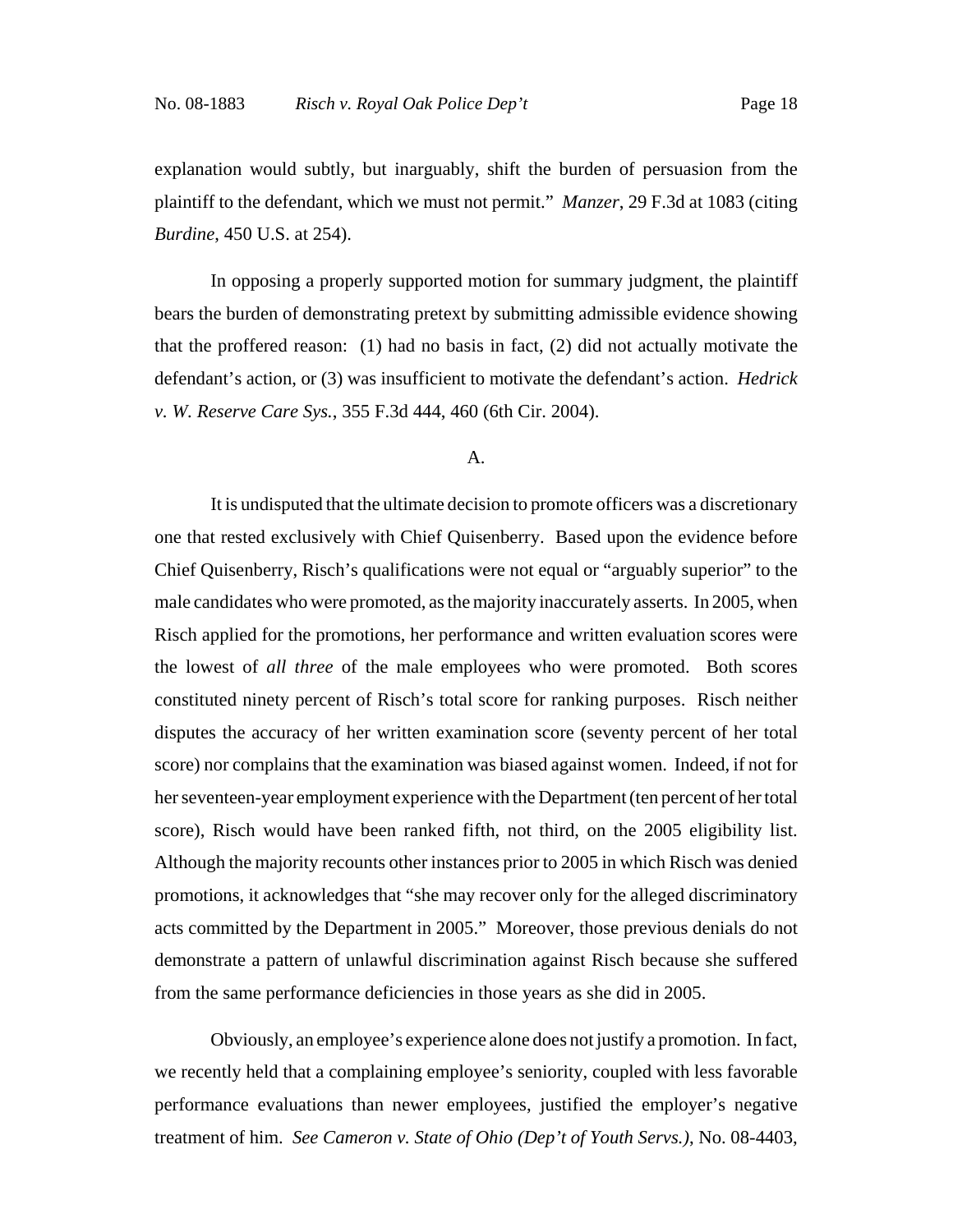2009 U.S. App. LEXIS 19100, at \*11 (6th Cir. Aug. 25, 2009) (unpublished) (stating that the employer "could have been less willing to forgive an employee's inability to complete reports in a timely fashion given extensive experience, than to forgive a similar deficiency in an employee just learning the ropes."). Contrary to Risch's assertion at oral argument, no employee should have a "legitimate expectation" of receiving a promotion merely because that employee's name appears on an *eligibility* list. Promotions are earned, not given. Title VII prevents unlawful discrimination; it does not mandate entitlement. *Cf. Meyer v. City of Joplin*, 281 F.3d 759, 760-62 (8th Cir. 2002) (affirming the district court's dismissal of a 42 U.S.C. § 1983 claim alleging that a city denied the plaintiff a "constitutionally protected property interest in a promotion to lieutenant" because, although the plaintiff's examination score and military service made him one of the top three candidates eligible for the promotion and "gave him a preference over the other two candidates if all other ratings were equal[,]" his "unilateral expectations of being promoted . . . were substantially diminished by the police chief's ability . . . to consider the candidate's more subjective qualifications" and the chief's discretion "to appoint any of the three qualified applicants[.]").

### B.

The lack of evidence demonstrating a history or a pattern of unlawful discrimination also undermines Risch's claim of pretext. The undisputed evidence shows that Chief Quisenberry promoted women officers during his tenure. In 2002, a year after he was hired and *before* this conflict arose, Chief Quisenberry promoted female Officer Lynne Barron to the rank of sergeant. Although Risch argues that Barron retired after serving one year in her elevated position and speculates that sexism was the reason for her departure, Risch revealingly did not depose Barron, and the evidence shows that Barron served as a sergeant for three years, not one year, before retiring. Moreover, Barron left because she received an early retirement buyout (a legitimate, non-sex-based economic incentive offered by many employers to their employees), hardly an aberration from the "[c]onsiderable" amount of turnover that normally occurred among all supervisory personnel within the Department. In 2003 or 2004,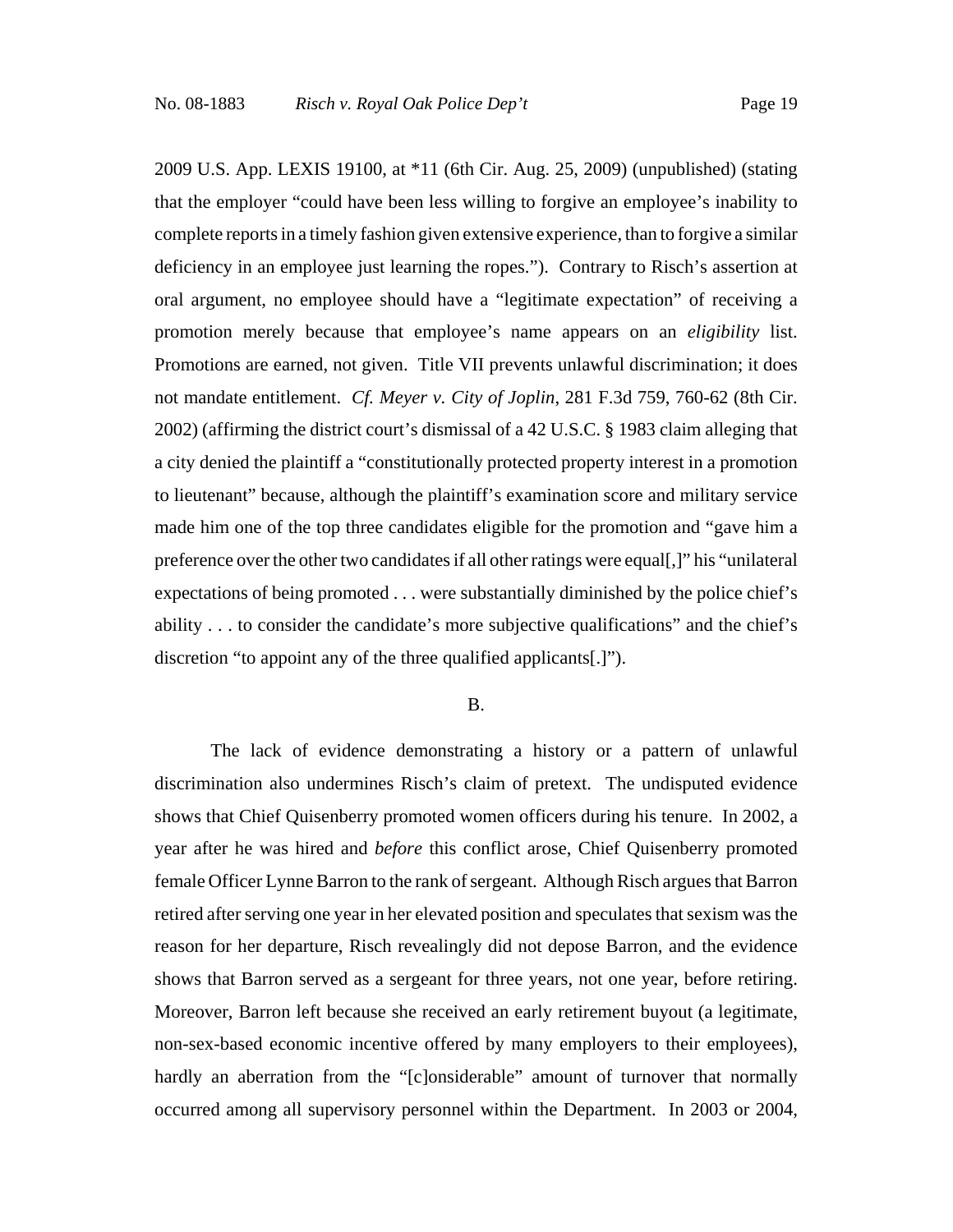Chief Quisenberry offered another female officer, Robin Stuart, a promotion to sergeant. However, Stuart declined the offer, which also was not unusual. Chief Quisenberry also promoted Officer Cynthia Hill to detective in 2007, while this lawsuit was pending.**<sup>2</sup>** In short, the Chief promoted women officers. Apart from herself, Risch identifies no female officer who applied for, and was denied, a promotion during Chief Quisenberry's tenure.

C.

Nor does the evidence support Risch's contention that her performance scores "began to plummet" with Chief Quisenberry's appointment. In fact, her scores started declining in 1998, three years before Chief Quisenberry was hired. Risch's scores fell from 91 in 1997 to 86 in 2000. When the Chief commenced his employment in 2001, the downward trend merely continued, with Risch's scores descending from 85 in 2001 to 81 in 2005. The four-point drop in Risch's score during the four-year period of 2001 to 2005 (coinciding with Chief Quisenberry's tenure) was *less* than the five-point decrease in the three years (1997 to 2000) preceding Chief Quisenberry's appointment. Far from permitting an inference of discrimination, this data demonstrates a consistent decline in Risch's performance ratings over a lengthy nine-year period, lending further support to the Department's performance-based reasons for denying her the promotion.

Notwithstanding the numbers themselves, mere variations in Risch's evaluations before and during Chief Quisenberry's employment are not evidence of unlawful discrimination. Police chiefs, like all upper management personnel, have vastly distinct management styles. For this reason, in the analogous context of determining whether the complaining employee is "similarly situated" to an employee outside the protected class such that an inference of discrimination may arise when both employees are treated differently, we have required that those employees "have dealt with the same supervisor" and "have been subject to the same standards[.]" *Mitchell v. Toledo Hosp.*, 964 F.2d 577, 583 (6th Cir. 1992). Risch's complaints about her negative evaluations

**<sup>2</sup>** The majority is selective regarding its recitation of inadmissible evidence.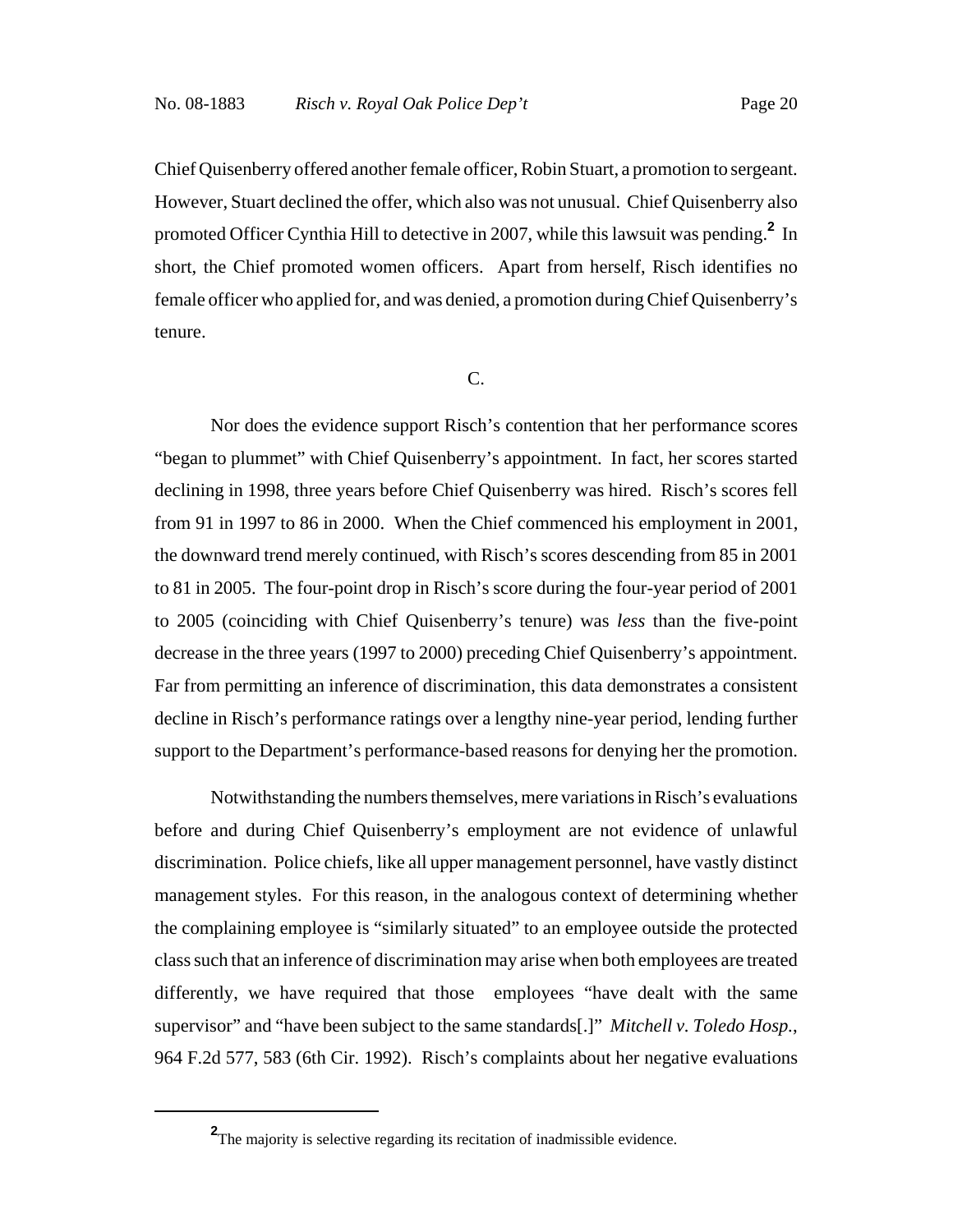are better explained by a combination of her own performance deficits and a possible change in management style than by a nebulous, allegedly invidious Department-wide plot to discriminate against her.**<sup>3</sup>**

D.

In reversing the district court's grant of summary judgment to the Department, the majority relies upon inadmissible, non-probative evidence. *See Alexander v. CareSource*, 576 F.3d 551, 558 (6th Cir. 2009) (stating that Rule 56(e)(2) of the Federal Rules of Civil Procedure "leaves no doubt about the obligation of a summary judgment opponent to make her case with a showing of facts that can be established by evidence that will be admissible at trial."). Risch testified in her deposition that Chief Quisenberry never made a sexist remark to her and conceded that no employee relayed any sexist comments to her by the Chief. The majority nevertheless concludes, based solely upon Risch's opinion and sheer speculation by other officers who lacked personal knowledge about Chief Quisenberry's actual decision-making process, that Risch may

**<sup>3</sup>**<br>According to the published job announcement, the detective position required "independent judgment" and the abilities to follow directions and "establish and maintain effective working relationships with citizens, subordinates, peers and supervisors." Yet, during her employment with the Department, numerous supervisors, although praising Risch in several areas, also commented in their written evaluations of her performance that she was "unwilling[] to work as a team player[,]" "received a written reprimand for writing demeaning comments about a co-worker[,]" was "not very motivated and too vocal with her negative opinions of the department[,]" "need[ed] reminders to maintain acceptable levels of performance[,]" "received an oral reprimand for missing court[,]" was "[c]ounseled about padding her logs, low productivity, malingering about the station," had an "[u]nfortunate continued documented history of sub-par performance and articulation of unhappiness with [the Department,]" used "[o]ver average sick time use[,]" needed to "work on maintaining a neater appearance[,]" displayed a "negative attitude toward the department [that] prevents her from reaching her full potential[,]" and "was counseled . . . about making inappropriate comments in the dispatch center." Moreover, Risch's supervisors counseled her for tardiness, "display[ing] an unacceptable work ethic[,]" "uncooperativeness and bad attitude[,]" and "being at fault in [an] accident while driving . . . and not reporting it to [her] supervisor."

Numerous supervisors – ten in all – rotated every six months to review Risch's performance. Revealingly, Risch makes no attempt to dispute the particular facts underlying their negative appraisals of her and the counseling she received. These facts alone vitiate her claim of a Department-wide conspiracy to discriminate against her. *See, e.g., Spearmon v. Southwestern Bell Tel. Co.*, 662 F.2d 509, 512 (8th Cir. 1981) (no discrimination where "several supervisors" evaluated the plaintiff unfavorably); *Hairston v. AK Steel Corp.*, 162 F. App'x 505, 510 (6th Cir. 2006) (unpublished) (no cognizable claim of pretext where the plaintiff was repeatedly cited for performance failures and required numerous counseling sessions by several supervisors); *Evans v. Toys R Us Ohio, Inc.*, No. 99-3233, 2000 U.S. App. LEXIS 14076, at \*27-28 (6th Cir. June 2, 2000) (unpublished) (rejecting plaintiff's argument that his poor performance reviews were motivated by his employer's "disdain for minorities and men" because "he was evaluated by several supervisors"). In fact, the evaluations, which comprised twenty percent of Risch's score for the short-list of candidates eligible for the promotion, were somehow good enough to place Risch on that list. Had Risch's supervisors harbored sex-based animus against her, they could have "fixed" her performance scores so as to render her ineligible for the promotions.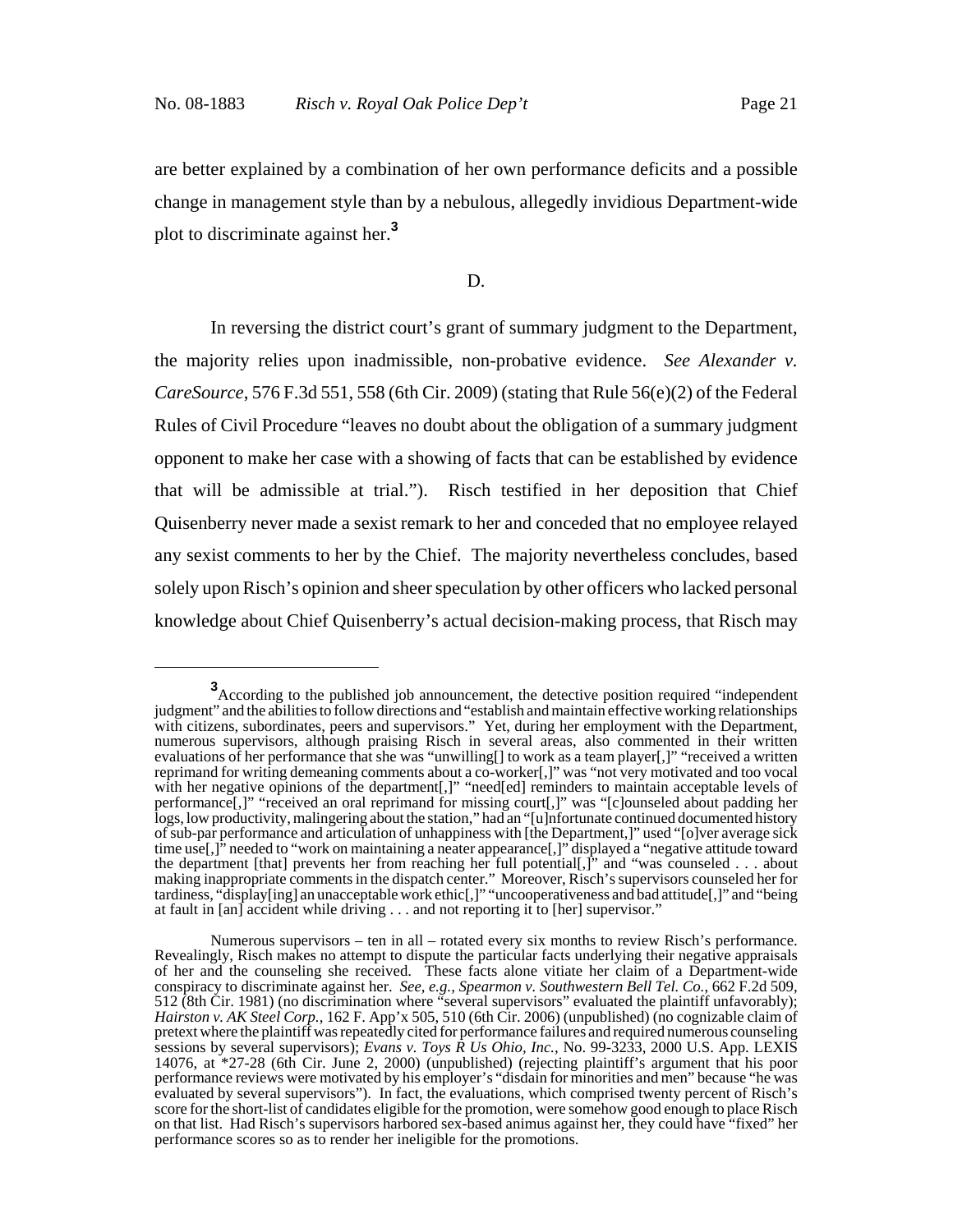be a victim of sex discrimination. However, our law is well-established that "rumors, conclusory allegations and subjective beliefs . . . are wholly insufficient evidence to establish a claim of discrimination as a matter of law." *Mitchell,* 964 F.2d at 584-85 (numerous citations omitted).

Further, simply because some employees within the Department may have made sexist comments does not permit a reasonable inference that Chief Quisenberry's decision to deny Risch a promotion was sex-based. *See Noble v. Brinker Int'l, Inc.*, 391 F.3d 715, 724 (6th Cir. 2004) ("Unless the statements or conduct of nondecisionmakers can be imputed to the ultimate decisionmaker, such statements or conduct can not suffice to satisfy the plaintiff's burden of demonstrating animus.") (internal quotation marks, citation, and alterations omitted); *McDonald v. Union Camp Corp.*, 898 F.2d 1155, 1161 (6th Cir. 1990) ("[A] statement by an intermediate level management official is not indicative of discrimination when the ultimate decision . . . is made by an upper level official."). To be sure, sexist comments by other officers may have greater relevance if Risch were alleging sexual harassment, but she is not; rather, she alleges an unlawful *discrete* act – denial of a promotion based upon sex. To impute allegedly discriminatory comments and conduct by non-decision making employees within the Department to Chief Quisenberry and conclude that discriminatory animus may have infected his denial of Risch's request for a promotion requires an inference upon inference – untethered to any proper evidentiary foundation.

Finally, the inadmissible gossip upon which the majority improperly relies is non-specific. For example, while characterizing the "general tenure [sic]" and "a majority of the men" in the Department as sexist, Risch revealingly was unable to remember the names of the officers whom she claims said: "women don't belong in law enforcement"; "the chief [will] never have a female in the command staff"; and "[n]one of you [female officers] will ever go anywhere[.]" Moreover, Officer Teichow, who allegedly heard male Sergeant Kowalski make a "general statement" that was negative about women during a meeting to consider whether Risch and female Officer Kathy Szydiowski would be promoted to the Field Training Officer ("FTO") position, admitted